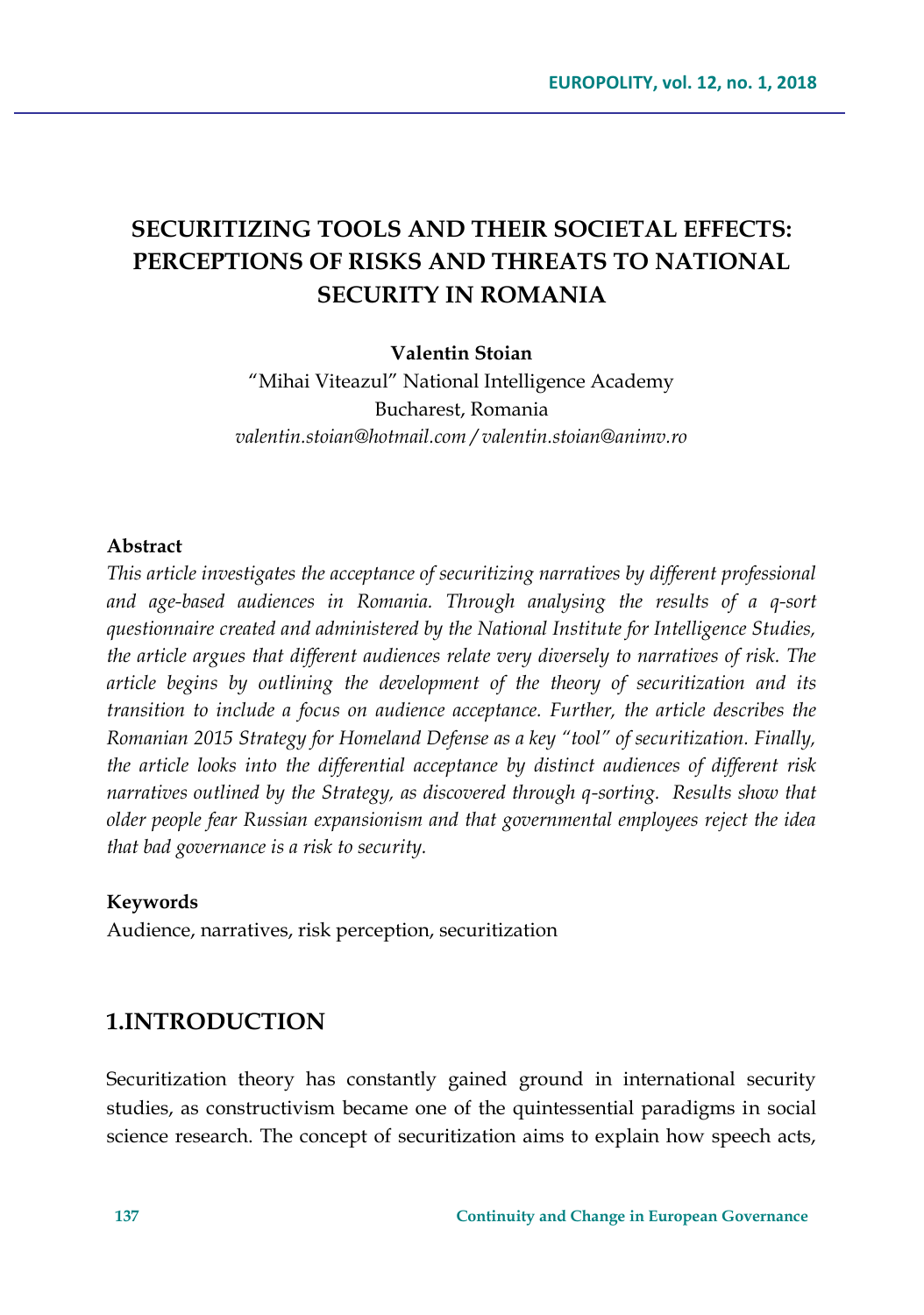representations, or practices lift a problem from the sphere of the political and bring it into the space of "security", justifying the use of exceptional means in order to solve it. From its initial development, the theory has been subject to a considerable level of criticism and has been consistently expanded. Conversely, different attempts at expansion have been resisted or critiqued. Case studies have focused on speech acts and practices, but also on actions of non-state actors such as honor killings. According to Balzacq, Leonard and Ruzicka (2015), one of the weakest points of the theory is that it lacks or completely underspecifies what represents a successful securitization, especially if audience acceptance is required. Additionally, a normative dilemma of applying securitization theory has been proposed by Huysmans (2002): he argues that an academic that addresses an issue through the lens of securitization is complicit in the very process that he attempts to describe and claims that the only morally legitimate strategy is a deconstructive theorization of the "power-knowledge nexus" (Huysmans 2002, 57).

This paper analyses, based on data collected through a research project conducted by the National Institute for Intelligence studies, the reception of diverse narratives of risk to national security by different audiences in Romania. The paper first looks at Romania's main securitizing tool, the National Strategy for Homeland Defense of 2015 and places it in the context of geopolitical developments and broader securitizing practices. It treats the Strategy, together with the 2015 Speech by president Klaus Iohannis as a securitizing tool, understood as a "routinized set of procedures and rules that structure the interactions among individuals and organizations […] which define who is involved in the operation of public programs, what their roles are and how they relate to each other and […] reconfigure what is to be called public action, the aim of which is to address issues identified as threats" (Balzacq 2008, 80; 2011, 16). Then, through a Q-sort questionnaire, the article establishes which narratives of risk to national security can be identified. Further, it tests to what extent the reception of different narratives of risk to national security varies with age, gender or belonging to a different professional group.

In the first section, the paper discusses the theoretical background and delves into the controversies concerning the theory of securitization, especially those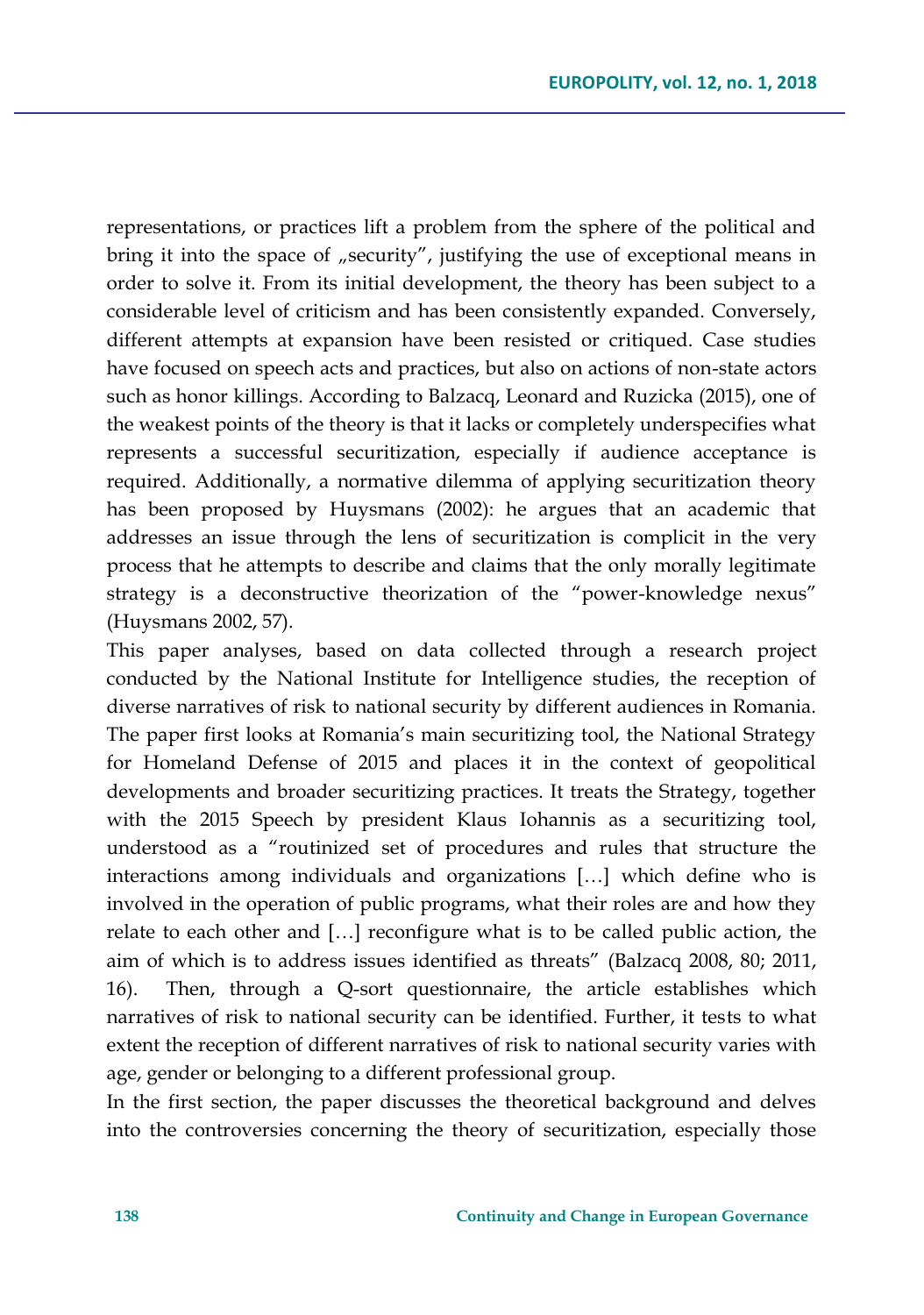focusing on audience acceptance. In the second section, the article focuses on Romania's main securitizing tool: the 2015 National Strategy for Homeland Defense. This represents the strategic document which contains the central tenets of Romanian security thinking and policy. In doing so, the paper analyses the way the document creates the tri-partite distinction between risks, threats and vulnerabilities and how it includes issues previously left outside the sphere of security by the previous strategy.

The next two sections detail data collection and methodology and present the survey's results. The third section outlines the narratives identified by the Q-sort questionnaire, while the fourth presents their differential reception by different audiences. In order to assess the different risk narratives prevalent in Romania, an online Q-sort questionnaire based on a set of statements defining risks and threats to national security was administered. These were extracted from the National Strategy for Homeland Defense as well as from mass-media. The questionnaire was applied to eighty members of four professional groups: academics, security practitioners, NGOs and representatives of the for-profit sector.

On the basis of the data, the paper concludes that four narratives of risk to national security exist in Romania. Its main contribution to the literature is that it establishes a direct link between a securitizing document and audience perception, as it employs statements taken directly from the National Strategy for Homeland Defense.

# **2.SECURITIZATION THEORY FROM SPEECH TO ACCEPTANCE**

In its original formulation, securitization theory argued that "security is a speech act" (Waever 2011 [1995]). By defining something as a "security" problem, a political actor took it outside the sphere of normal politics: closed debate, subjected it to technocratic management and allowed the use of extraordinary means (such the state's security apparatus) to solve it. However, critics rejected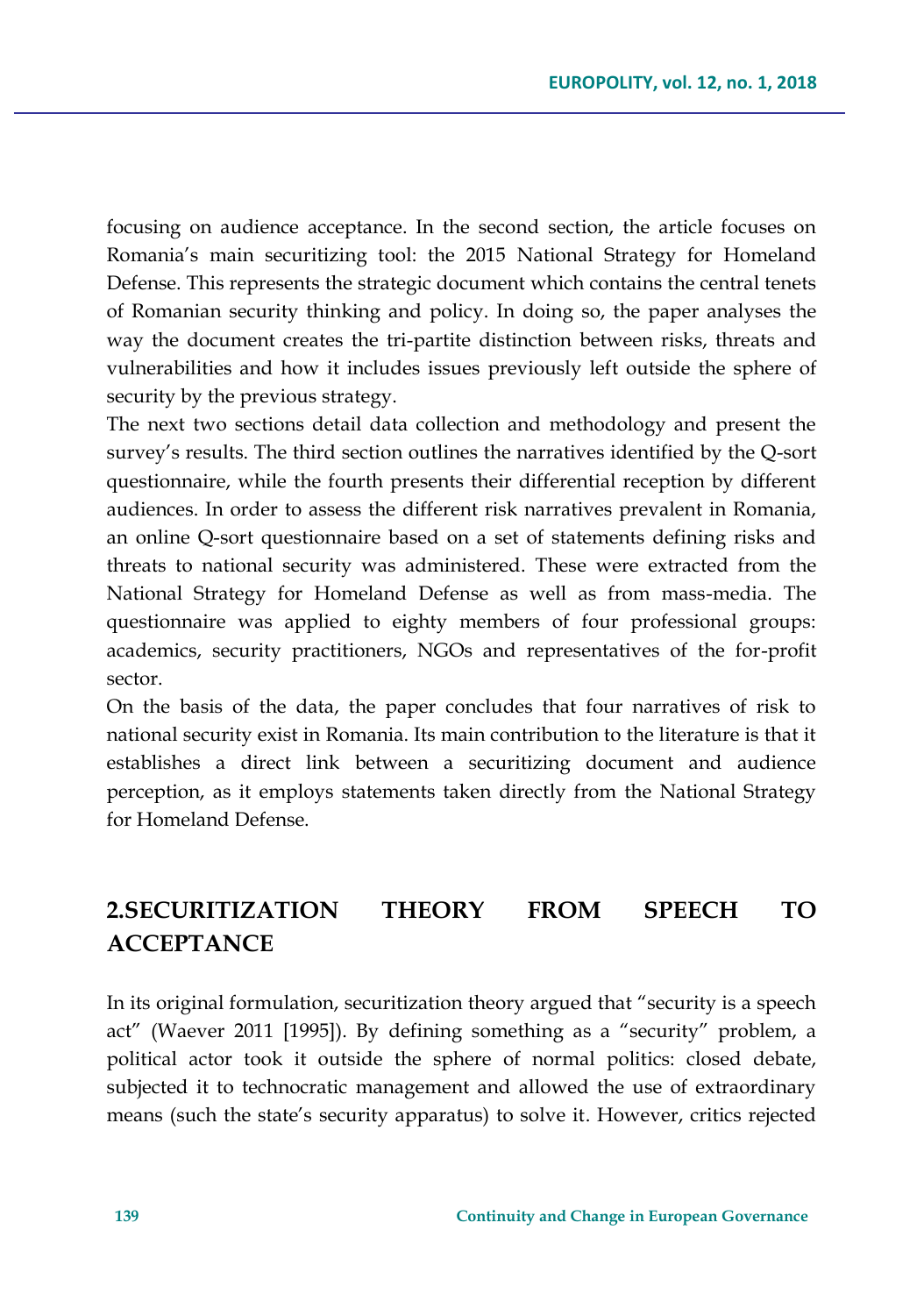this simple reading of securitization and argued that the context in which such a speech act takes place and the reaction of the audience should also be taken into consideration. By 1998, with the publishing of *Security: a new framework for analysis*, speech acts *per se*t urned, from acts of securitization to *securitizing moves*. The central idea of securitization theory is that a certain speech act permits the use of exceptional means for its solution. These involve the repressive apparatus of the state, including militarized police, extensive involvement of several law enforcement agencies, surveillance by intelligence service or even non-state security providers such as vigilante groups. Moreover, once a problem is successfully "securitized", the normal guarantees of liberal democratic politics can be reduced, suspended or even eliminated. Thus, after the 9/11 attacks, international terrorism was seen as such a grave threat, that "war" had to be declared on it, leading to the uncritical acceptance of wide-scale military action by the political opposition or by the press (Gadarian 2010, 470). Even before the Arab Spring, the immigration issue had become heavily securitized in many Western nations, as it was discussed in the terms of a need to defend identity or jobs or even physical security from criminal immigrants.

One of the main criticisms of this initial view can be found in the early work of Thierry Balzacq Initially, Balzacq criticized the simple model of securitization and required audience acceptance be the criterion by which to judge a successful securitization (Balzacq 2005, 179; 2011, 4-5; Ghincea 2017, 2). Thus, according to him, "effective securitization is audience-centered" (2005, 179), which is taken to mean that the securitizing act must gain the acceptance of the audience it is addressed to. He employs the work of language philosopher, John Austin to argue that a speech act is not only an illocution, but also has a perlocutionary effect - *which is the 'consequential effects' or 'sequels' that are aimed at evoking the feelings, beliefs, thoughts or actions of the target audience* (Austin apud Balzacq 2005, 175; 2011, 4-7). Given the crucial importance of acceptance to a successful securitization, Balzacq argues that "success of securitization is highly contingent upon the securitizing actor's ability to identify with the audience's feelings, needs and interests" (Balzacq 2005, 184). Further, Balzacq (2008, 2011) also diversifies the panoply of "tools" of securitization. According to him, certain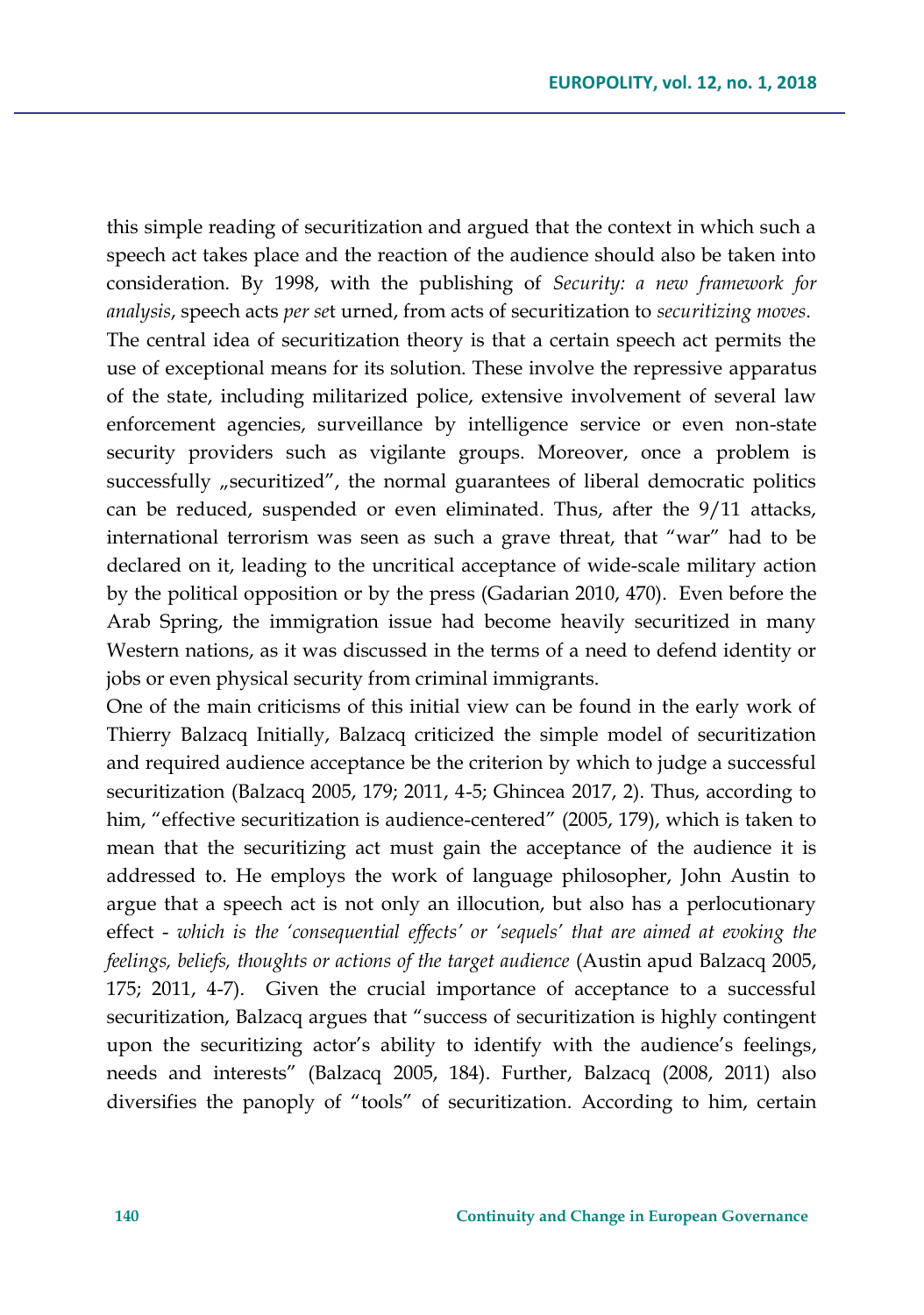public policies represent "substitutes for the discursive logic of securitization" (Balzacq 2007, 79) and securitize despite the lack of audience acceptance.

Another strand of criticism is represented by Stritzel (2007), who argues that that an analysis of a successful act of securitization need to take into account the act's external context (facilitating conditions).Stritzel claims that there are two possible ways to understand the concept of securitization: an internalist and an externalist one. The internalist view of securitization appeals to the deconstructionist idea that there is no objective reality and that speech is supposed to generate meaning rather than appeal to any particular common understanding of the topic. Alternatively, the externalist reading of securitization claims that for any speech act to be successful, it has to benefit from particularly favorable enabling conditions (wider contexts in which the securitizing act is performed).

The literature on the definition of securitization audience(s) and on measuring acceptance has come to the widespread conclusion that neither concept has been clearly and unambiguously defined. According to Leonard and Kaunert (2011), there is an inherent tension between the self-referential understanding of securitization initially proposed by the Copenhagen school theorists and the intersubjective character they attribute to the process. Moreover, the authors quote a number of works and argue that one should not speak about a single audience, but about several. They propose to use Kingdon's "three stream model", derived from public policy studies, as a way of conceptualizing the different audiences of securitization. The same argument is made also in Balzacq, Leonard, and Ruzicka's (2015) article, presenting further developments in the notion of audience.

The idea that there are multiple audiences to which the process of securitization can be addressed naturally leads, as the authors observe, to the notion that, measuring acceptance differs considerably. Balzacq, Leonard, and Ruzicka (2015) quote Paul Roe's (2008) article on the different roles different audiences play in accepting securitization. The latter argued that the British Prime-Minister had, in regard to portraying Iraq as a threat, managed to obtain the agreement of one audience (the Parliament) while failing to do so in case of the general public. The former's agreement can be observed from the formal mandate received to prosecute the Iraq war. Leonard and Kaunert appeal to Kingdon's framework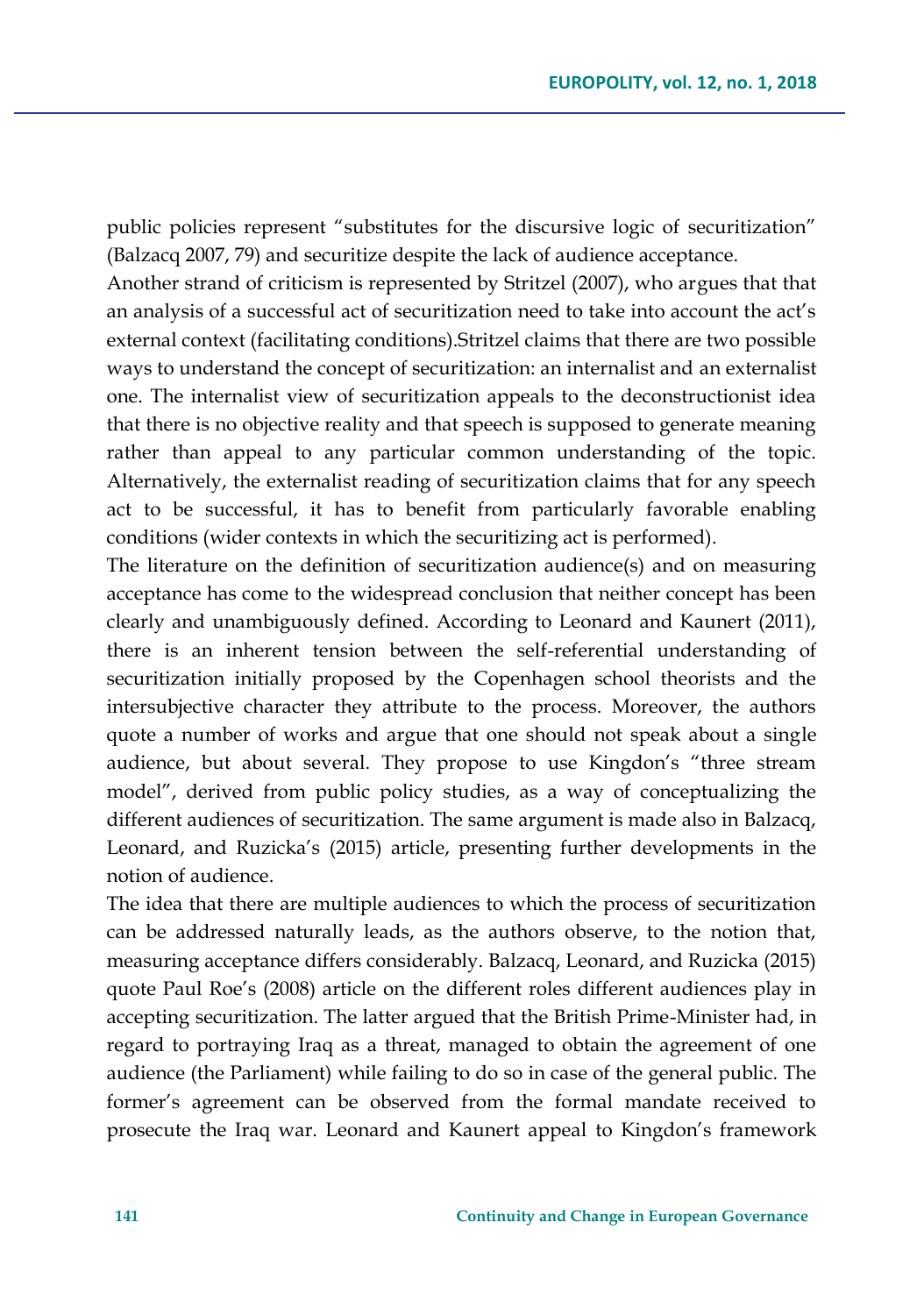and distinguish between the community of policy experts and the community of politicians when studying the securitization of asylum seekers in Britain.

A meta-synthesis of thirty-two studies on securitization carried out by Cote (2016) showed that there is a distinction between the treatment of the audience in theoretical works on securitization and in empirical applications of the concept. While in theoretical work, the audience is seen as an *agent without agency*, empirical studies treat the audiences as performing acts such as "actively challenging, questioning and/or supporting" claims made by security actors (Cote: 2016, 10). He argues in favor of a more deliberative (in line with the CS' original self-definition as Arendtian) understanding of securitization, seeing audiences as active participants in a "social interaction" with securitizing actors. Only through this process, Cote argues (2016, 11), that "intersubjective meanings are produced" and security actions are "authorized". Consequently, he defines the audience of the process of securitization as "the individual(s) or group(s) that has the capability to authorize the view of the issue presented by the securitizing actor and legitimize the treatment of the issue through security practice" (Cote 2016, 8)

While this article accepts that audience acceptance of securitizing moves might be difficult to grasp, it relies on the premise that classical sociological means of investigation can be employed. One of the reasons of using Q-sort (as detailed in the methodology section) is that narratives are to be assessed. The investigation did not aim for a representative sample, but looked at how different statements connect to each other in people's perception.

# **3.ROMANIA'S NATIONAL STRATEGY FOR HOMELAND DEFENSE – A KEY SECURITIZING TOOL**

As Miroiu and Soare (2007) show, Romanian strategic thinking evolved from a state-centered, realist – inspired worldview, determined by the prolongation of Cold War thinking into the 1990s to a modern, European-wide expanded concept of security. The key expression of this evolution were the successive strategies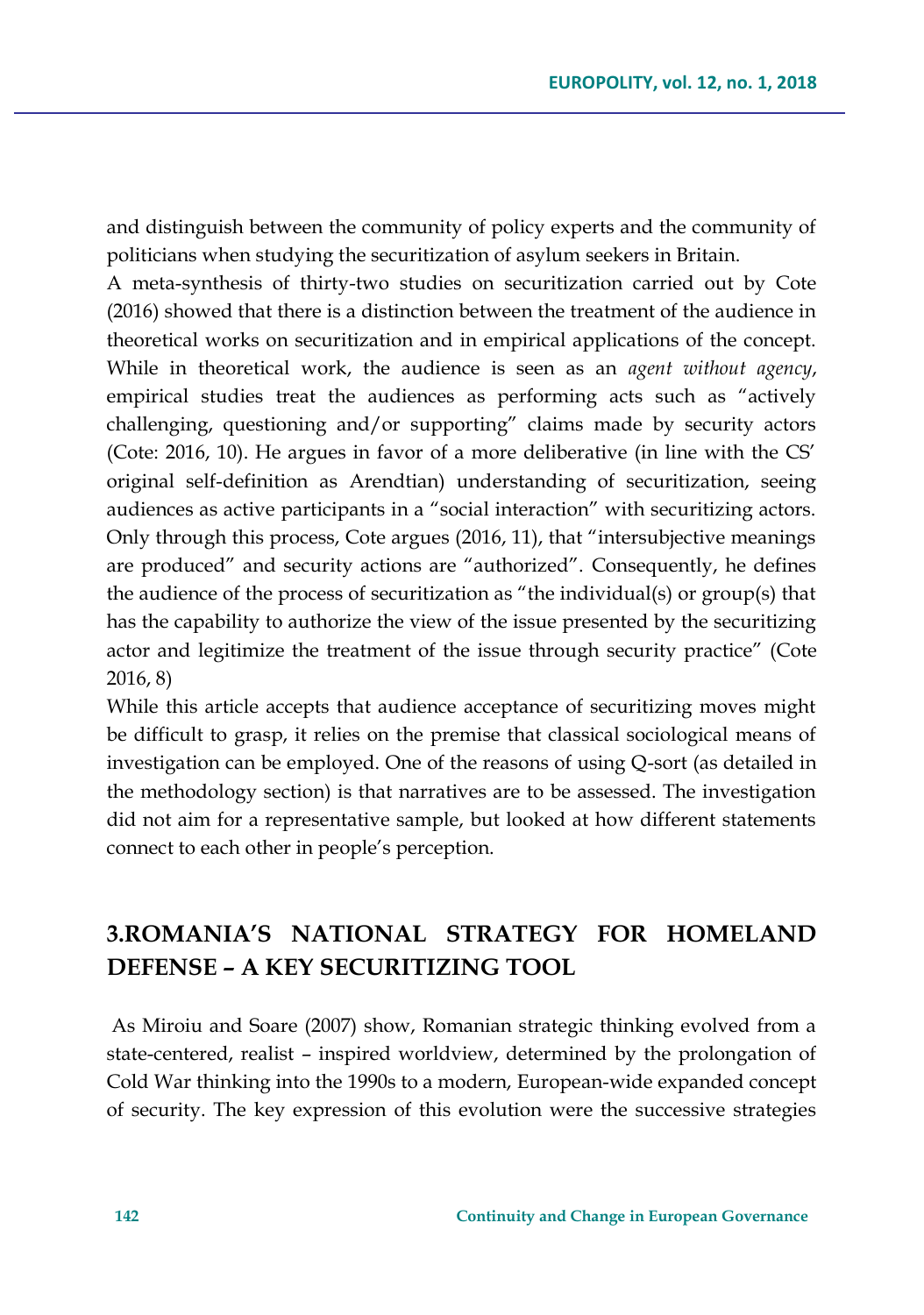issued by the Romanian Presidency. According law 473/2004, the Romanian president is compelled to present the national security strategy within six months from the assumption of office. Elected in late 2004, Traian Băsescu (Romanian president between 2004 and 2014) delayed the presentation of his national security strategy until 2006. This document was in force between 2007 and 2015, when, after the assumption of office, Klaus Iohannis, presented his own version.

The paper treats the Strategy, as well as the associated speech in Parliament as a securitizing tool, understood as a "routinized set of procedures and rules that structure the interactions among individuals and organizations […] which define who is involved in the operation of public programs, what their roles are and how they relate to each other and […] reconfigures what is to be called public action, the aim of which is to address issues identified as threats" (Balzacq 2008, 80; 2011, 16). The paper argues that the Strategy and the speech do not represent a securitizing move, in the sense that they claim authorization from an audience (such as the Parliament), but a proper securitizing tool, which does not aim to gain a formal acceptance but transcribes practices and establishes roles. Given that the Strategy was subject to a Parliamentary vote, the opposing view, that the Strategy is a securitizing move might be supported. This view would also claim that the actual securitization took place in Parliament, as the president obtained the acceptance of the MPs. However, in the view of this paper, given the paucity of debate in Parliament, the aim of the Strategy and of the speech was not to convince parliamentarians but to publicly announce a set of practices already inscribed in the document. Thus, in the view the article takes, the Strategy does not aim to convince but to proclaim, thus constituting a tool of securitization which does not require an actual audience acceptance.

When presenting the National Strategy for Homeland Defense before Parliament, in May 2015, president Iohannis argued that an expanded concept of security is needed, which is in "agreement with European principles". In addition to defense and public order, president Iohannis claimed that, according to the Romanian presidency, security also entails economic objectives such as "a competitive economic environment, financial stability", objectives relating to state capacity such as "functioning public education, health and pension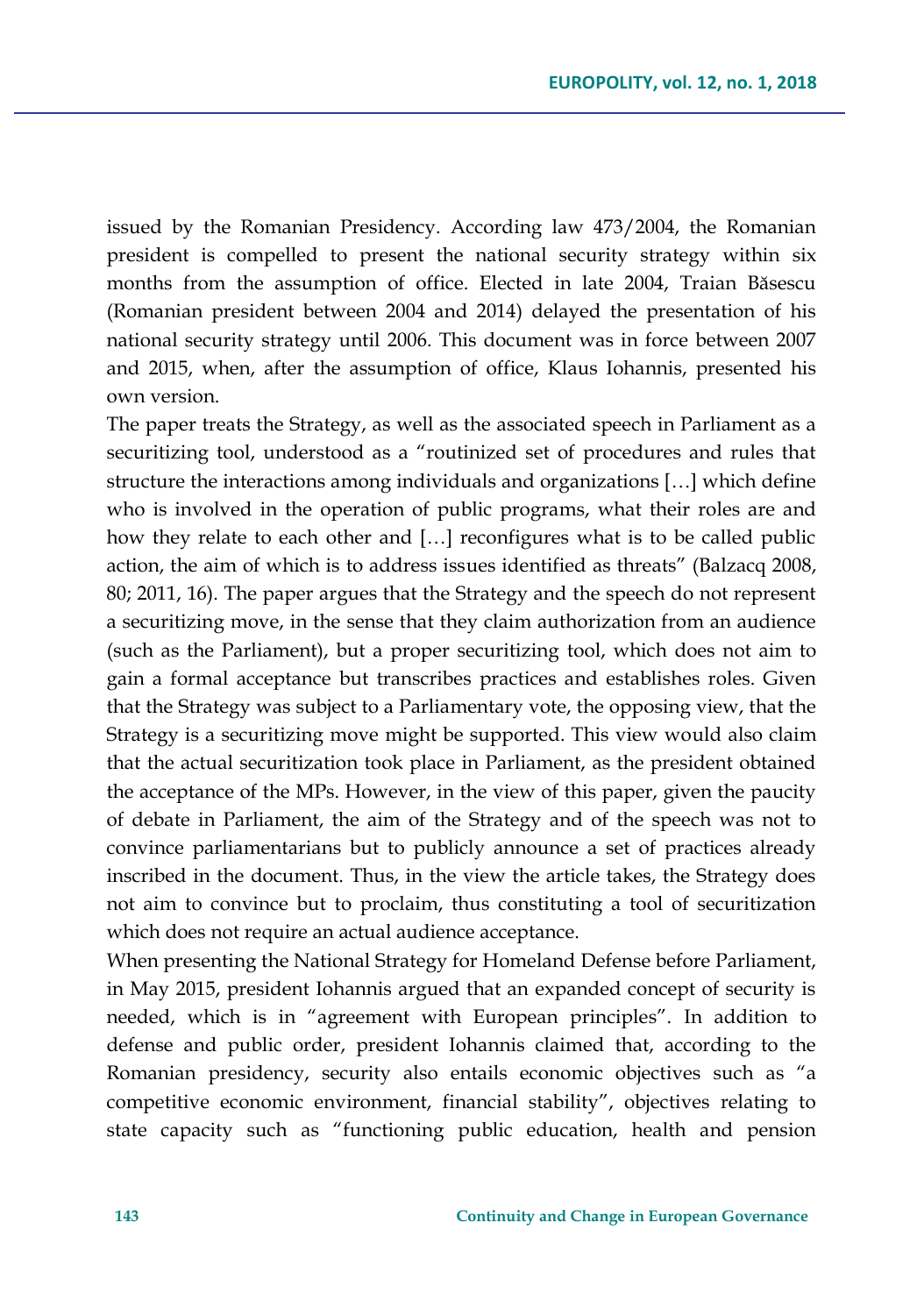systems", or "the protection of critical infrastructures" and the "ability to respond to environmental challenges". Moreover, the protection of cultural values and identity, as well as the protection of democracy and freedom are also, according to the Romanian presidency, crucial elements included in the concept of security (Klaus Iohannis speech, 22.05.2015).

Terrorism, "recent events in the region" (the Russian annexation of Crimea) and cyber-attacks are mentioned by Iohannis as the main future security threats to the Romanian state. His view proposes the strengthening of collective security and re-iterates his previous "three pillar doctrine" as the solution to Romania's security problems. According to this view, Romania's security policy must rely on the "strengthening of the country's profile in NATO [including reaching the recommended 2% defense budget spending], and the European Union and the Strategic Partnership<sup>1</sup> with the United States" (Klaus Iohannis speech, 22.05.2015, 21.12.2014). A later speech saw President Iohannis affirming Romania's commitment to implementing the EU's Global Strategy, as part of the European dimension of Romania's three pillar policy (Klaus Iohannis Speech, 18.01.2017), while in 2017 Iohannis reiterated the need for re-armament in the context of regional threats (Klaus Iohannis Speech, 15.08.2017).

The National Strategy for Homeland Defense (SNAP) and its associated guide (released later in 2015) operates with the tri-partite distinction between risks, threats and vulnerabilities. It defines an extended concept of national security, which includes all three referent objects of security (Baldwin 1997; Waever et all. 1998; Stone 2009): the state, the individual and the community. Thus, according to the SNAP guide, "extended national security is the state of normality ensured through the promotion of the constitutional principles, social, economic and political stability and the safe exercise of rights, liberties and fundamental duties of the citizens" (SNAP guide, 2015). The strategy defines three situations or actors which imperil national security: threats (defined as "plans, capabilities

 $\overline{a}$ 

<sup>1</sup> Romanian foreign policy categorize some bilateral relations as "Strategic Partnerships". The most important one is that between Romania and the United States, consecrated through the *Joint Declaration on Strategic Partnership for the 21st Century, https://www.mae.ro/sites/default/files/file/2011.09.13\_declaratie.pdf*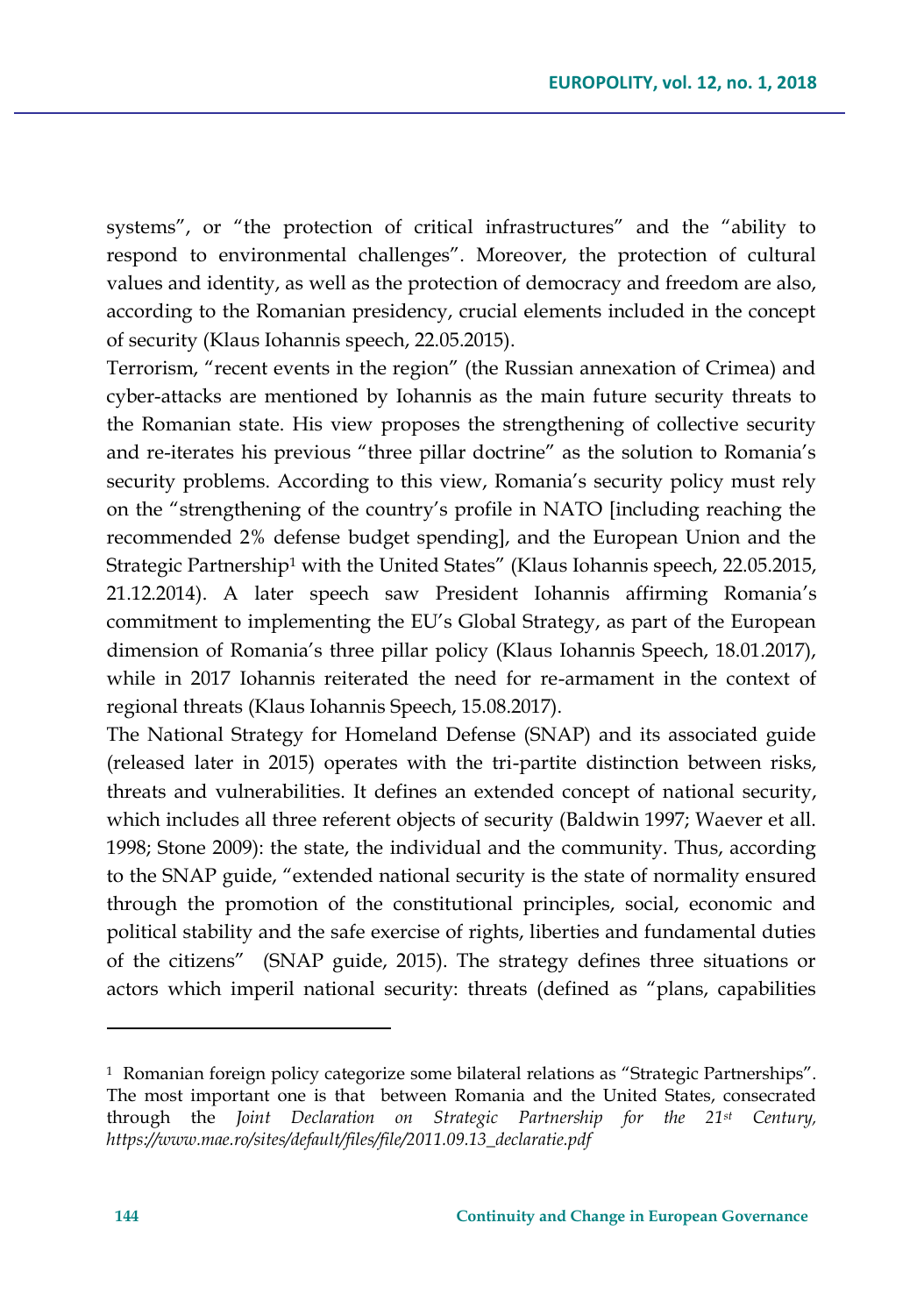and intentions, that can affect national security"), risks (defined as the "probability of events that can imperil national security") and vulnerabilities ("consequences of systemic weaknesses which can be exploited and contribute the realization of a threat") (SNAP 2015). Given the Strategy does not make any distinction between the importance of either of these perils, it could be assumed they are all treated as existential to the Romanian state and requiring exceptional means to be addressed.

The strategy does not aim to clarify these rather ambiguous terms. Both from the definition given and from the aspects included under each heading, it is not always clear what distinguishes a risk from threat and from a vulnerability. However, on a closer reading one can understand that threats are elements external to the Romanian state while vulnerabilities represent weaknesses inherent to the state itself. Finally, risks should represent potentialities which, if manifested, could destabilize national security.

Under the impact of the Donbas war (still raging when it was adopted), the strategy highlights, as the main threat to national security, the "destabilizing actions in the Eastern neighborhood". Other threats are the region's frozen conflicts and instability in the Western Balkans, energy supply variations (referring to the Russia – Ukraine gas wars) and cyber threats, as well as terrorism and WMD proliferation (SNAP 2015).

The Strategy lists, among "risks to national security": regional instability, the failure to achieve Romania's development objectives (potentially caused by economic difficulties, crime and corruption), social risks (such as demographic decline and emigration), the radicalization of extremist groups, trans-border crime, weapons trafficking, and migration flows (SNAP 2015). This category is the most ambiguous of all three, as it is supposed to present "probabilities" or "probable events", but lists a wide set of phenomena.

Finally, the strategy defines as "vulnerabilities", the inability of central and local administration to implement public policies, resource scarcity, corruption (which, in the language of the strategy, affects both the capacity to implement public policy and Romania's image abroad) and the unequal development among Romania's regions. (SNAP 2015). This section is much more consistent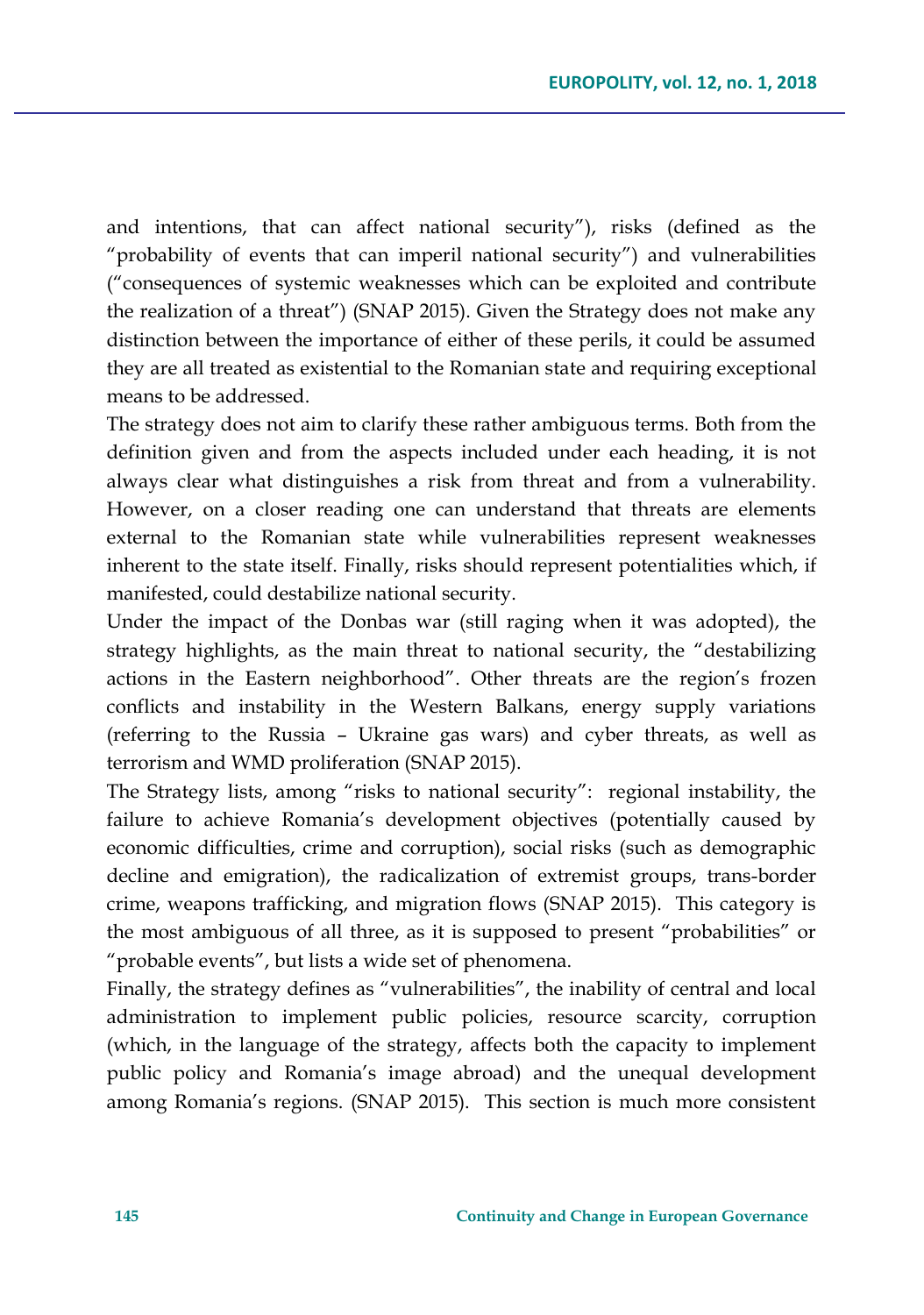than the previous, as most phenomena listed could be grouped under the heading "internal dysfunctionalities".

The document securitizes a wide number of issues: while terrorism, WMD proliferation, inter-ethnic conflict and bad governance were treated as security issues in the 2006 National Security Strategy, the 2015 Strategy also treats developments in the East, frozen conflicts, energy markets and the cyber domain, as well as social inequalities and under-development as security issues. Not only that the Strategy designates new areas of legitimate security action, but overall it could be said to take a wide approach on security, both concerning problem definition and problem resolution. For example, the European Union distinguishes between the internal dimension of security, addressed through the 2015 European Agenda on Security and the external dimension of security, which it addresses through the 2016 European Global Strategy.

## **4.DATA COLLECTION AND METHODOLOGY**

The article employs a quantitative methodology to assess how a securitizing tool was received by a wider population. It does not envision that the respondents of the study are a form of audience in Cote's sense, but is interested in how the narratives proposed by Romania's main securitizing tool were internalized by a set of respondents. Since the Strategy and associated speech is treated as a securitizing tool, the acceptance/authorization of the audience is irrelevant. Only socio-demographic variables were used as independent as no other data was collected to differentiate members of the respondent set from each other.

In order to assess the narratives of risk present in Romania, an online Q-sort questionnaire was applied. Unlike a usual, Likert-scale questionnaire, "the Qsort method is a forced-choice research approach: all items must be ranked and each position can only be used once" (Kloosteret all 2008). The results of Q-sort results represent an inverted data-matrix, and, at, the end, correlates respondents rather than items.

The Q-sort methodology can be defined as a series of five steps: 1. Collection of relevant ideas, beliefs and opinions, concerning the research object 2. Selection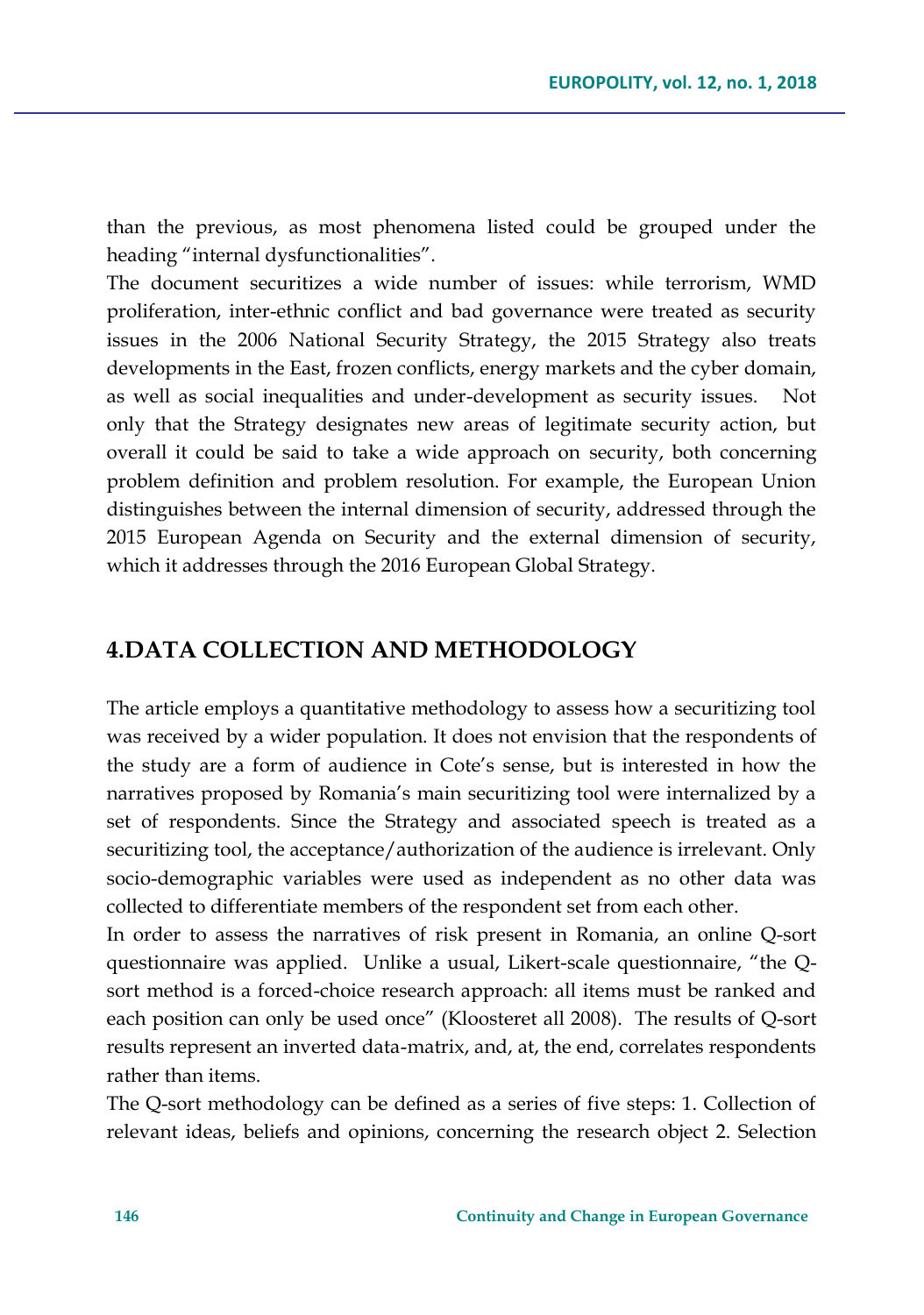and formulation of meaningful statements (the total set of statements is labeled *concourse*) 3. The printing of these statements on several cards (or, in this particular case, in a computer program) 4. Administering the questionnaire to respondents 5. Data analysis, which results, unlike in a classical factor analysis, in a set of factors grouping respondents rather than statements. Finally, the extracted factors are selected according to eigenvalues and then their loadings on specific statements are analysed (Klooster et all. 2008; Barry and Proops 1998; Brown 1971; Watts and Stenner 2005; Zabala 2014). This allows one to distinguish between several groupings of statements (narratives), which are labelled according to the logical commonalities that they share.

Q-sort methodology has been applied for research in attitudes towards beef (Kloosteret all 2008), environmental sustainability (Barry and Proops 1998) and punishing juveniles (Watts and Stenner 2005). One of the advantages of the Qmethod is its ability to extract relevant conclusions out of a relatively small sample of respondents, as it aims to identify narratives rather than samples representative for a population.

The *concourse* for this study was composed of sixty-eight statements (presented in the appendix), referring to "risks to national security". These included aspects outlined by the National Strategy for Homeland Defense, such as corruption, terrorism or the possibility of a deterioration of frozen conflicts, etc. Statements were derived from the Strategy or from mass-media representations of risks to national security. An automated machine search of media items containing the terms "risks to national security", "threats to national security" was conducted on the Romanian media outlets ranked top according to traffic. An online questionnaire (www.kross.ro/perceptie-risc) was administered, through a snowball sample, to eighty respondents which came from four professional groups (which respondents were allowed self-identify with): academics, NGO representatives, private sector employees and governmental employees. The respondent's age and gender were also recorded. Descriptive statistics about the respondent set are presented below. Only 47 valid responses were received which included the respondents' professional category.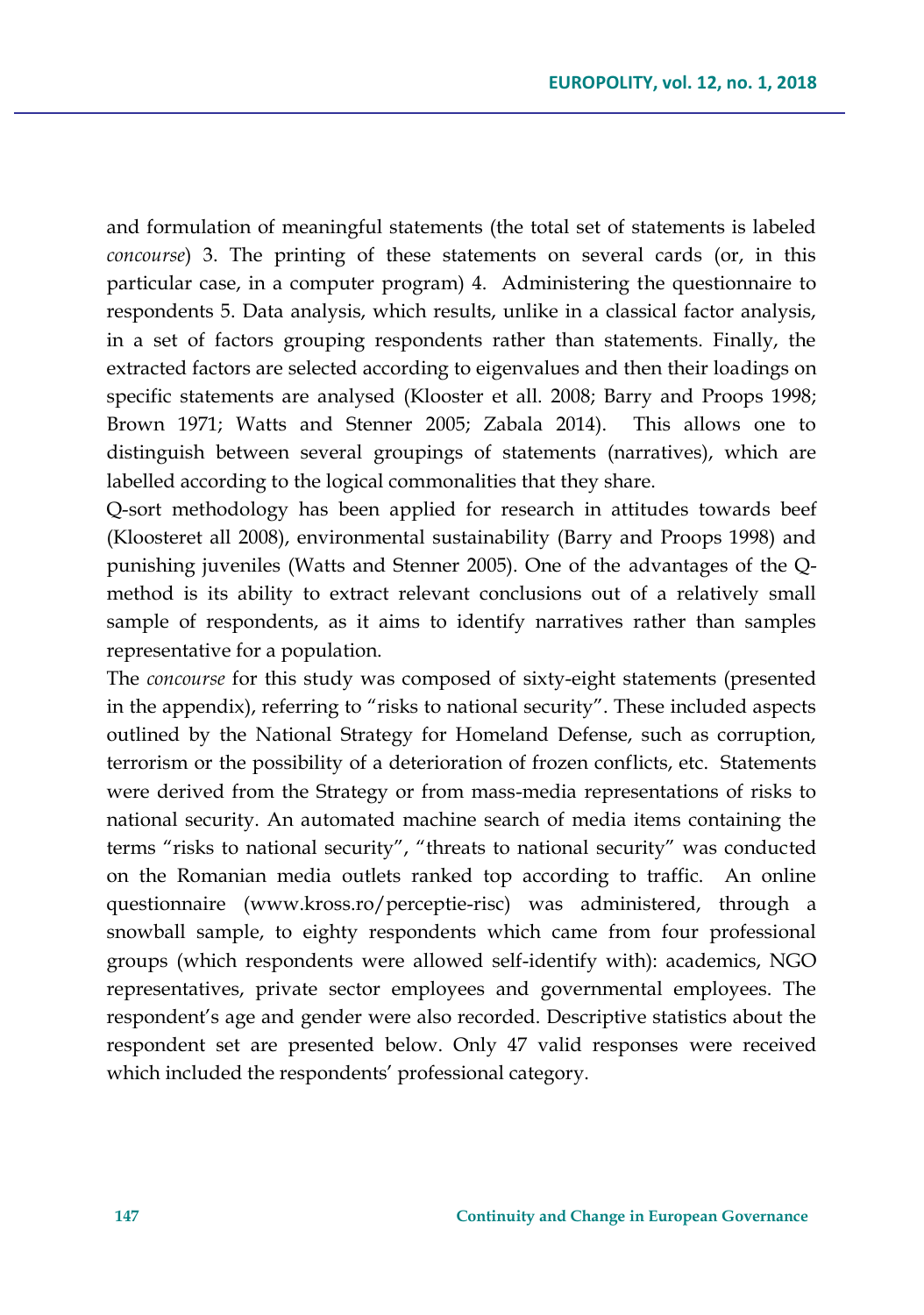| <b>Professional Group</b> | Number | Education         |    | Gender |    |
|---------------------------|--------|-------------------|----|--------|----|
| Academic                  | 9      | Bachelor's degree | 28 | Female | 26 |
| <b>NGO</b>                | 3      | Master's degree   | 34 | Male   | 54 |
| Private sector employees  | 9      | PhD Degree        | 18 |        |    |
| Governmental employees    | 26     |                   |    |        |    |
| <b>Total</b>              | 47     |                   | 80 |        | 80 |

**Table 1 – Descriptive statistics of the respondent set** 

Two sets of analyses were performed on the data. Firstly, in order to assess the risk narratives, data was analysed with the FlashQ software<sup>1</sup> . Four factors were extracted by the program, representing four "narratives of risk". There are presented in the next section along with their interpretation. This analysis was used to test the following hypothesis:

*H1: There are distinct narratives of risk that the audience internalizes* 

Secondly, the data was "turned around" and the connection between socio-demographic variables and risk perception was explored. This was done in order to explore several other hypotheses:

H2: *There is a statistically significant difference in the extent of the acceptance of different narratives of risk according to gender*

H3: *There is a statistically significant difference in the extent of the acceptance of different narratives of risk according to age*

H4: *There is a statistically significant difference in the extent of the acceptance of different narratives of risk according to professional group*

 $\overline{a}$ 

<sup>1</sup>Available at http://www.hackert.biz/flashq/downloads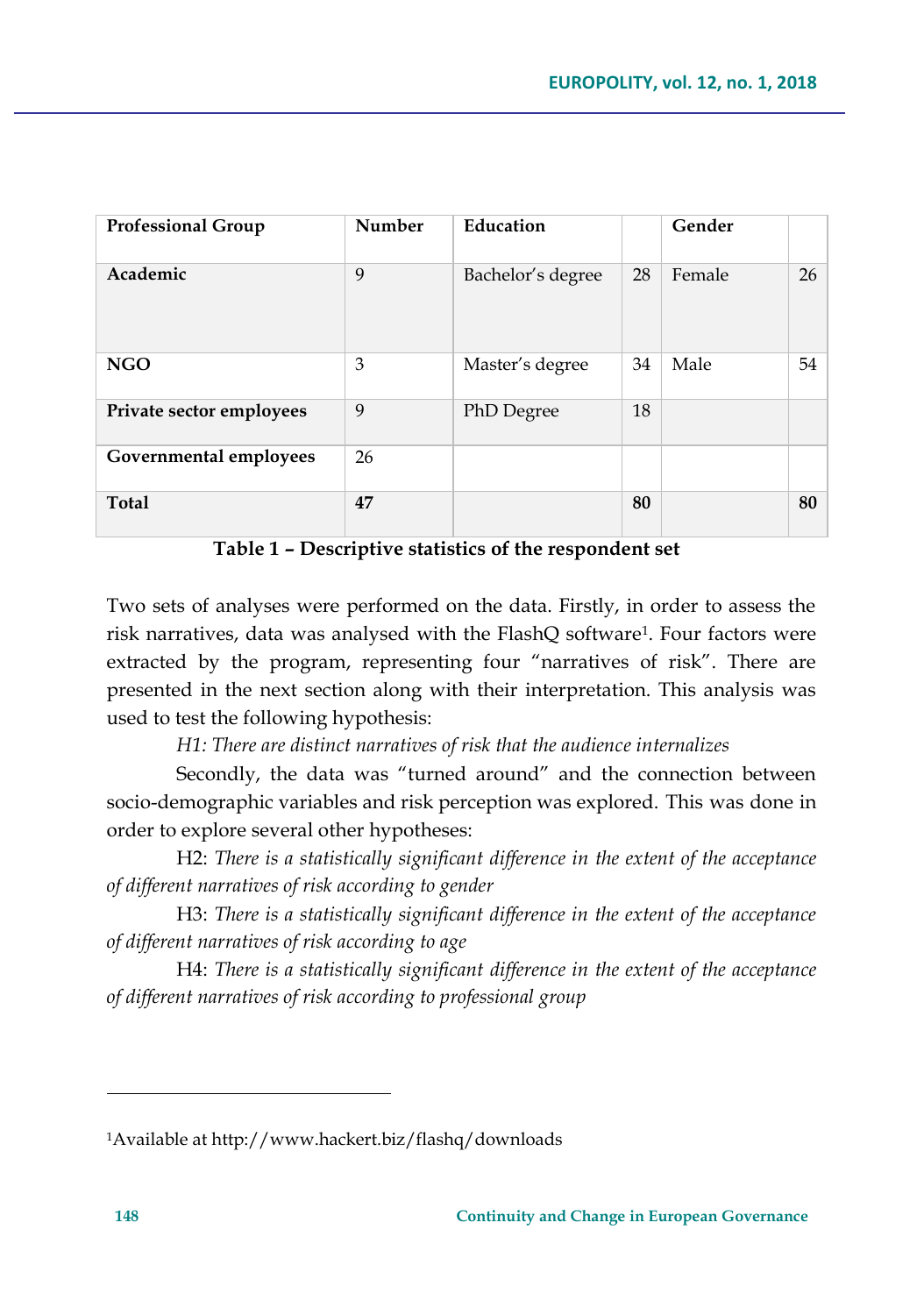One of the limitations of the Q-sort method is its inability to gauge the impact of socio-demographic variables on the acceptance of narratives of risk. In order to overcome this difficulty, a conversion mechanism was designed. This relied on the fact that respondents were forced to choose a pre-determined set of statements in each category of responses. The first transformation involved the subtraction of the number of statements which the respondent neither agreed not disagreed with ("neutral statements") (10) from the total number of statements (68). Then, the total number of non-neutral statements (58) was divided by the number of statements allowed by the questionnaire in each category. Statements expressing disagreement were given a negative ranking while those expressing agreement were given a positive ranking. Finally, 58 was added to each result in order to achieve a positive scale. The results of the conversion are reproduced in Table 2.

| <b>Response option</b> | $N =$ number of statements<br>allowed by the<br>questionnaire | Post-conversion result |
|------------------------|---------------------------------------------------------------|------------------------|
| -5 = full disagreement | 1                                                             | $\Omega$               |
| -4                     | 4                                                             | 43.5                   |
| $-3$                   | 7                                                             | 49.71                  |
| $-2$                   | 8                                                             | 50.75                  |
| $-1$                   | 9                                                             | 51.55                  |
| $0$ = neutral          | 10                                                            | 58                     |
| $\mathbf{1}$           | 9                                                             | 64.44                  |
| $\overline{2}$         | 8                                                             | 65.25                  |
| 3                      | 7                                                             | 66.28                  |
| 4                      | 4                                                             | 72.5                   |
| 5= complete agreement  | $\mathbf{1}$                                                  | 116                    |

**Table 2 – Response variable conversion results**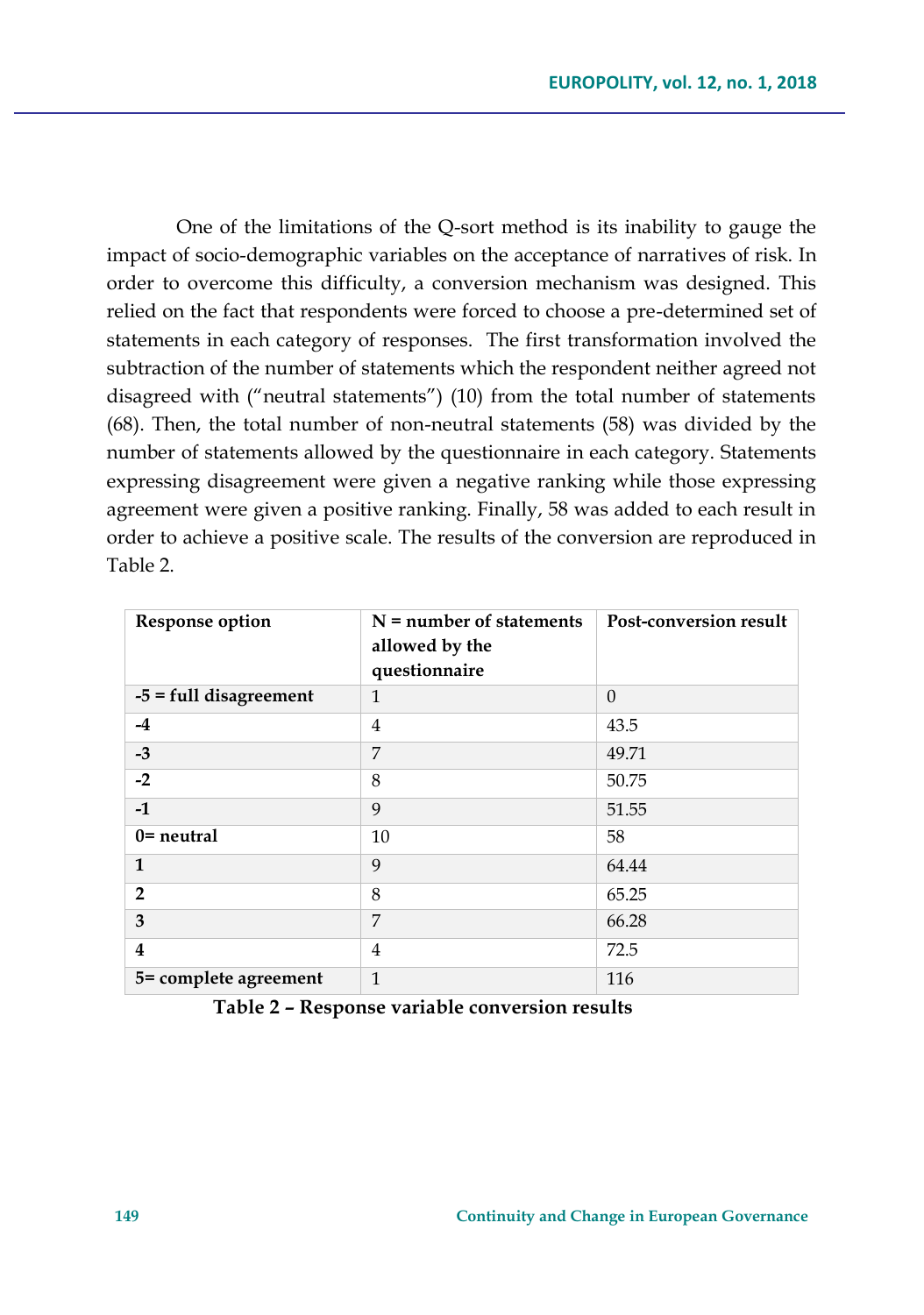### **1. Results and analysis – risk narratives**

As can be seen from thefactor loading scores reproduced in the appendix, four significant factors were extracted, having eigenvalues above 1 and significant loadings on more than two respondents. Grouping together the narratives they express, one could identify the following:

### **a) The risks of corruption**

Respondents in this group are concerned with the impact that corruption has on governance and decision-making. They see that corruption creates vulnerabilities to the state, leads to a reduction in trust from the citizenry, rent-extraction from public institutions and inefficient government. People associate corruption with mass migration of medical personnel, negative demographic trends and a negative image abroad for Romania. Thus, for this group of people, the state is threatened by internal rather than external factors. This group seems to grant much more credence to the idea that the phenomena termed "vulnerabilities" by the National Strategy are those mostly affecting Romania'snational security. They are negative in themselves rather than instrumental towards the manifestation of other threats.

| <b>Statement</b><br>number | <b>Statement</b>                                                                         | Z-score |
|----------------------------|------------------------------------------------------------------------------------------|---------|
| 17                         | Corruption affects good governance<br>and<br>decision-making in favor of citizens        | 2.214   |
| 20                         | Corruption weakens the state                                                             | 2.041   |
| 18                         | Corruption leads to economic problems and<br>affects the country's development potential | 1.637   |
| 19                         | Corruption weakens trust in justice and in state<br>institutions                         | 1.52    |
| 46                         | The excessive politicization of institutions, both<br>locally and nationally             | 1.181   |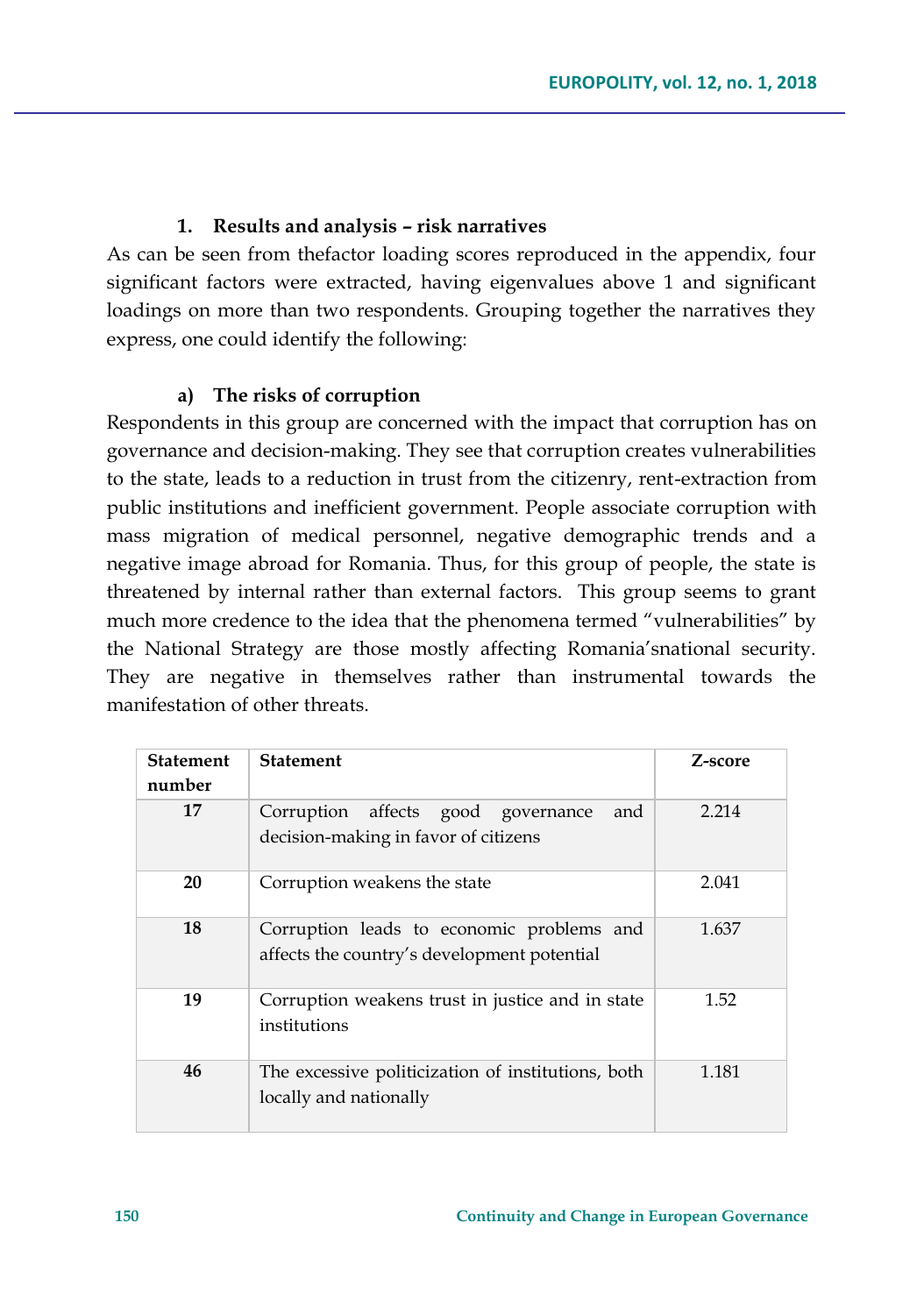| 64 | demographic<br>Negative<br>trends<br>the<br>and<br>widespread aging process                                                                                                                                                                           | 1.102 |
|----|-------------------------------------------------------------------------------------------------------------------------------------------------------------------------------------------------------------------------------------------------------|-------|
| 40 | The massive migration of specialized medical<br>personnel in the European space for financial<br>reasons leads to the lack of trained personnel in<br>the country's rural areas                                                                       | 1.096 |
| 34 | The persistence of corruption negatively affects<br>Romania's image abroad.                                                                                                                                                                           | 1.058 |
| 11 | The education system's deficiencies, its lack of<br>resources and the difficulties to adapt content.                                                                                                                                                  | 1.037 |
| 35 | The lack of security culture and of critical<br>thinking among decision-makers.                                                                                                                                                                       | 1.032 |
| 27 | Inefficient governance (budgetary disequilibria<br>caused by mistaken political decisions) are the<br>democratic<br>effect<br>of the<br>deficit<br>and<br>institutionalized corruption and undermine the<br>trust of citizens in public institutions. | 1.002 |

## **Table 3 – Z score loadings for Factor 1 – "Corruption risks"**

## **b) Espionage**

Respondents in this category believe that the most important threat to national security is Russia and its external activities. They see the expansion of Russia's intelligence operations in connection with its expansionist policies and its cyberwarfare campaign. Furthermore, Russia's actions are not only negative by themselves but also create negative results such as migration and organized crime. In this narrative, hostile intelligence actions are aided by Romania's vulnerabilities such as corruption and inefficient government. This view treats causality different from the previous factor. Rather than "vulnerabilities" being negative in themselves, respondents in this group more likely accept the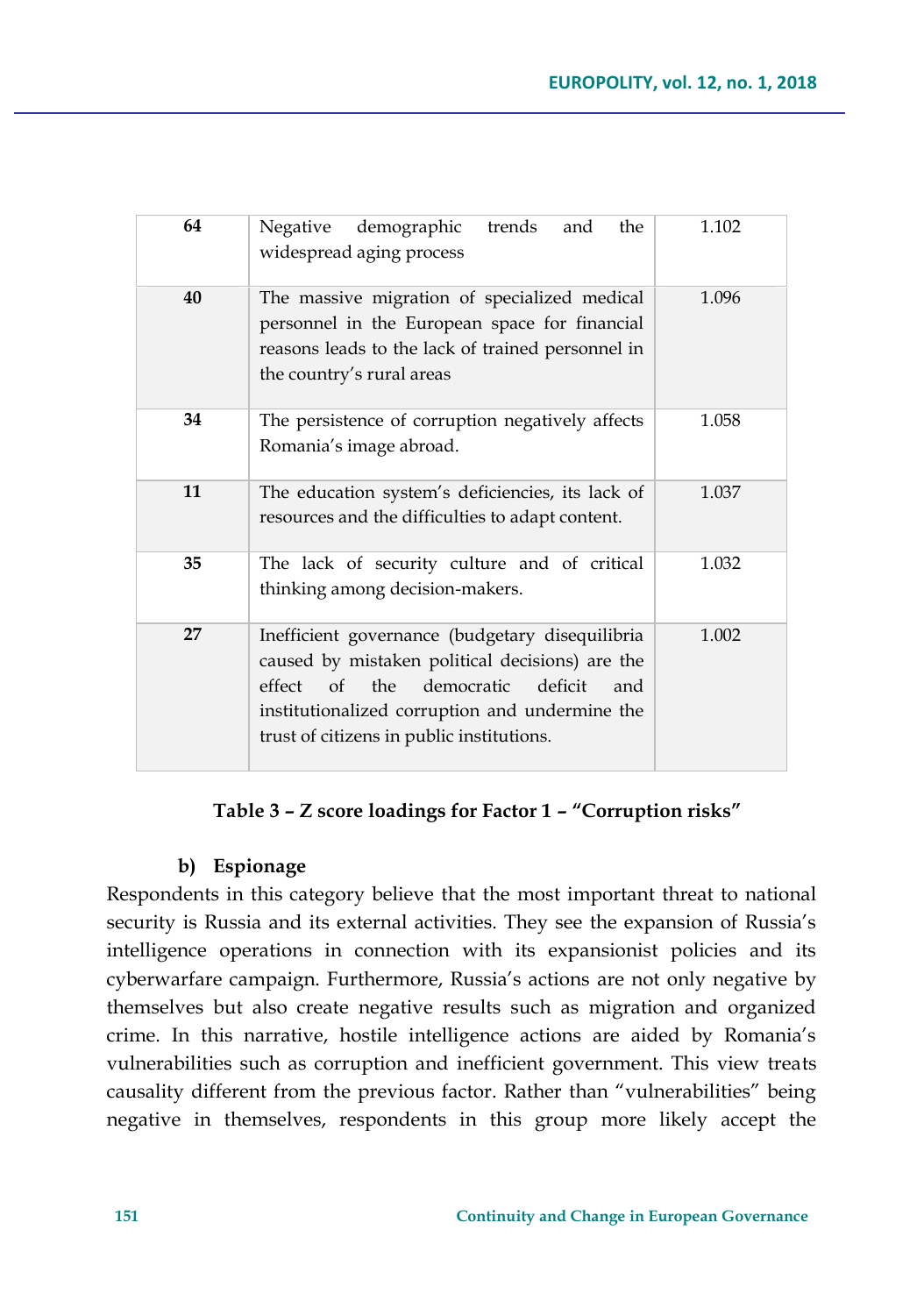Strategy's view that corruption is only a facilitating factor for the actions of hostile external actors.

| <b>Statement</b><br>number | <b>Statement</b>                                                                                                                                                                                                                                                                                         | Z-score |
|----------------------------|----------------------------------------------------------------------------------------------------------------------------------------------------------------------------------------------------------------------------------------------------------------------------------------------------------|---------|
|                            |                                                                                                                                                                                                                                                                                                          |         |
| 61                         | Espionage and hostile intelligence activity of<br>state and non-state actors aim to influence<br>decision-making, including political decision,<br>mass-media and public opinion.                                                                                                                        | 1.974   |
| 63                         | Russia's<br>expansionist tendency<br>and<br>the<br>precedent it set by annexing Crimea                                                                                                                                                                                                                   | 1.913   |
| 5                          | The threat from Russia                                                                                                                                                                                                                                                                                   | 1.818   |
| 3                          | Hostile intelligence action aims to develop<br>strategic points on the national territory and<br>can obstruct Romania's strategic projects and<br>state decisions.                                                                                                                                       | 1.703   |
| $\overline{2}$             | Destabilizing<br>actions<br>the<br>in<br>Eastern<br>neighborhood generate major challenges for<br>the euro-atlantic space, leading to regional<br>instability and other negative phenomena,<br>including migration, organized crime and the<br>economic<br>diminishing<br>of<br>development<br>potential | 1.547   |
| 16                         | Regional conflicts in the Black Sea region<br>generate<br>situations,<br>separatist<br>tense<br>tendencies and instability.                                                                                                                                                                              | 1.545   |
| 27                         | Inefficient<br>(budgetary<br>governance<br>disequilibria caused by mistaken political<br>decisions) are the effect of the democratic<br>deficit and institutionalized corruption and<br>undermine the trust of citizens in public                                                                        | 1.177   |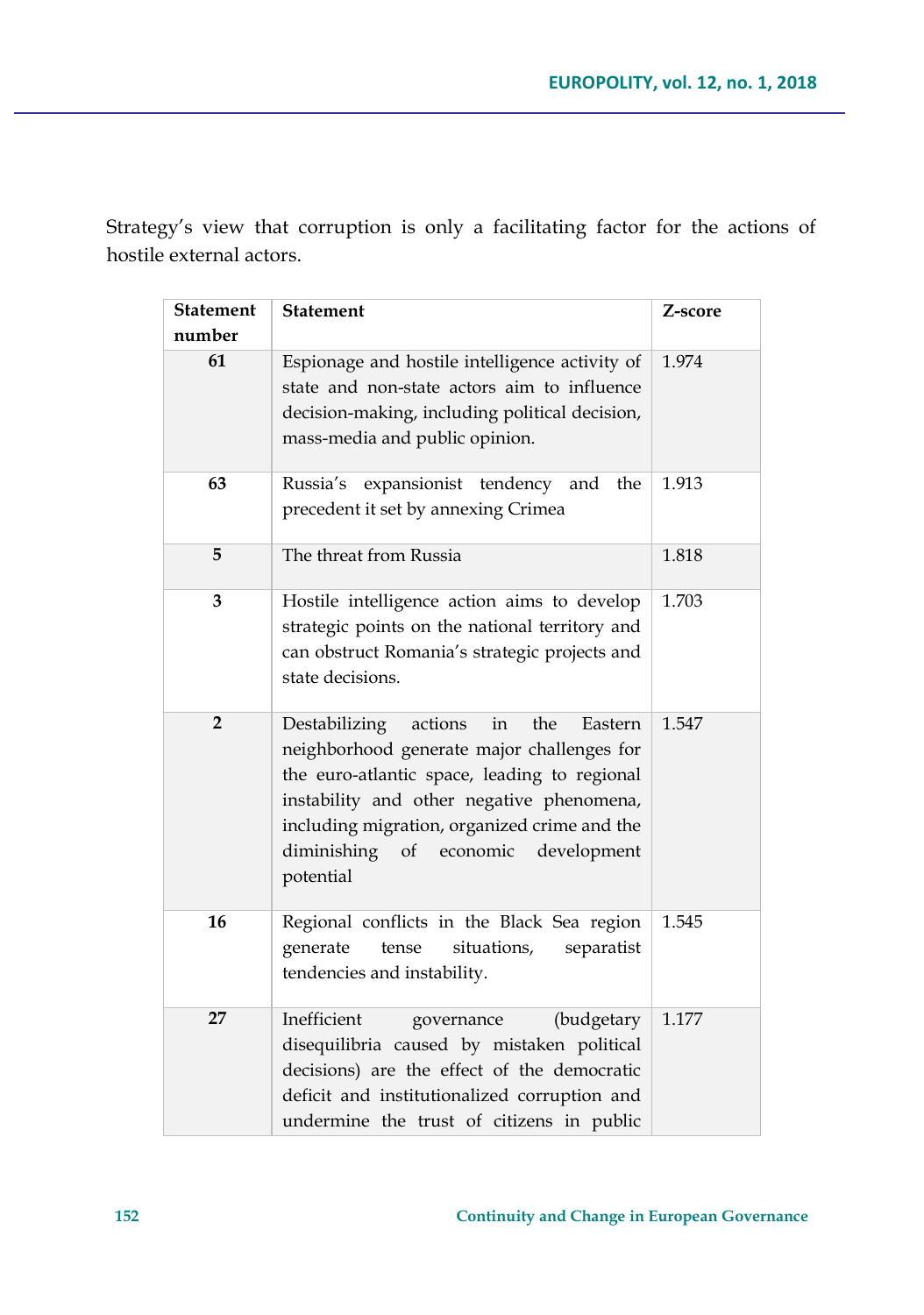|    | institutions                                                                                                                                                                                                               |       |
|----|----------------------------------------------------------------------------------------------------------------------------------------------------------------------------------------------------------------------------|-------|
| 18 | Corruption leads to economic problems and<br>affects the country's development potential.                                                                                                                                  | 1.094 |
| 56 | Risks to Romanian economic security                                                                                                                                                                                        | 1.093 |
| 20 | Corruption weakens the state                                                                                                                                                                                               | 1.087 |
| 6  | Cyber-attacks launched by hostile entities,<br>either state or non-state, on strategically<br>relevant information infrastructure<br>and<br>public interests institutions and companies,<br>relevant to national security. | 1.008 |

## **Table 4 – Z score loadings for Factor 2 – "External risks"**

## **c) Governance risks**

While the first narrative identified focused expressly on corruption, the third takes a wider approach and looks at bad governance as a threat to national security, including corruption as part of a wider phenomenon. This includes aspects such as lack of professionalism in the medical sector, social insecurity and chronic poverty, democratic deficit and the lack of evidence-based policy making, especially of a multi-annual budgetary planning and execution mechanism. Respondents in this group look at corruption as weakening the delivery of basic services rather than as a moral wrong in itself.

| <b>Statement</b><br>number | <b>Statement</b>                                                 | Z-score |
|----------------------------|------------------------------------------------------------------|---------|
| 19                         | Corruption weakens trust in justice<br>and in state institutions | 2.299   |
| 20                         | Corruption weakens the state.                                    | 2.01    |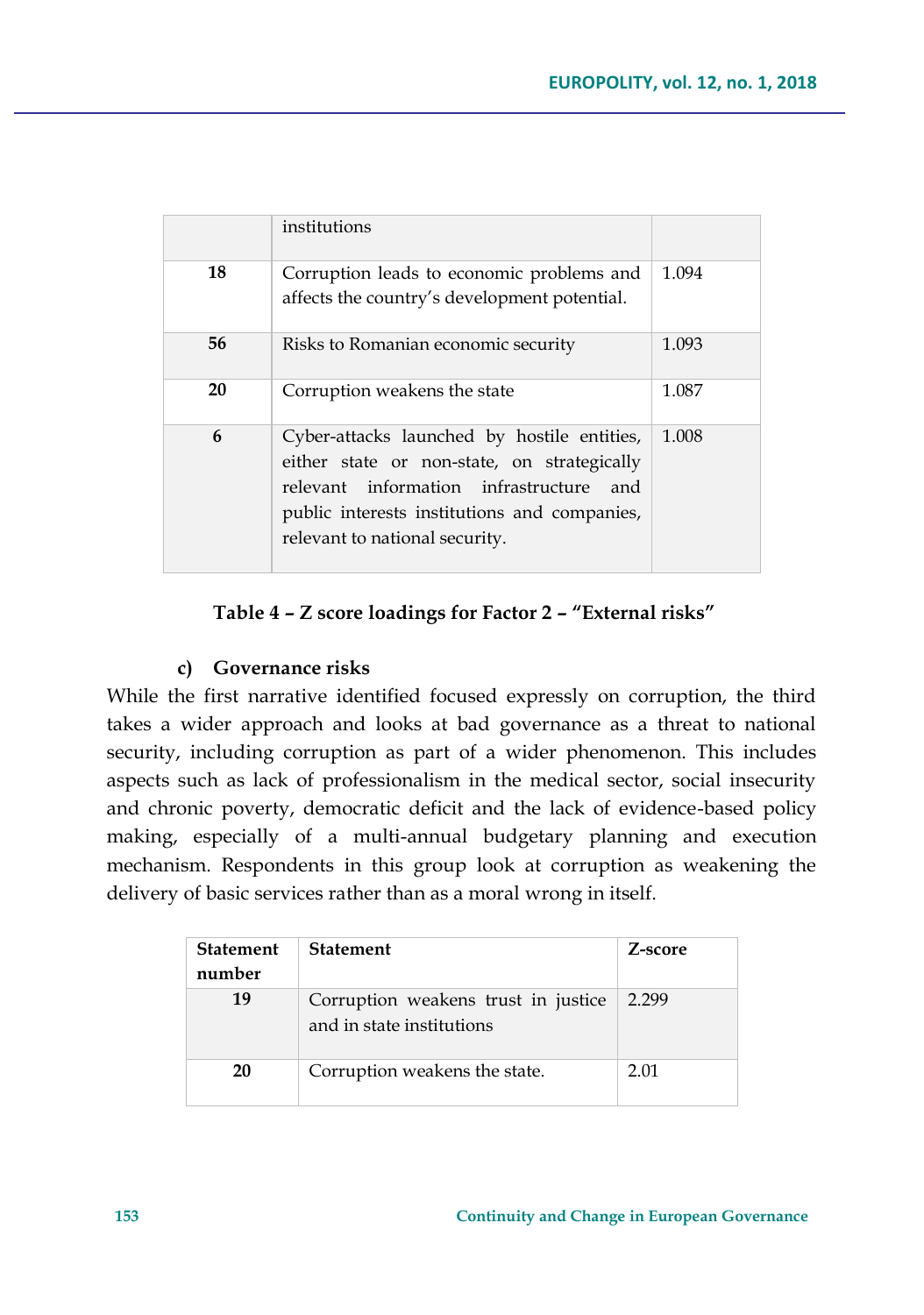| 17 | Corruption affects good governance<br>and decision-making in favor<br>- of<br>citizens                                                                                                                                                                           | 1.848 |
|----|------------------------------------------------------------------------------------------------------------------------------------------------------------------------------------------------------------------------------------------------------------------|-------|
| 36 | The lack of professionalism<br>and<br>corruption in the medical system.                                                                                                                                                                                          | 1.759 |
| 14 | Terrorist attacks being committed in<br>Romania                                                                                                                                                                                                                  | 1.752 |
| 18 | leads<br>Corruption<br>economic<br>to<br>problems and affects the country's<br>development potential.                                                                                                                                                            | 1.462 |
| 42 | The high level of social insecurity,<br>chronic poverty and the increase of<br>social inequality                                                                                                                                                                 | 1.401 |
| 27 | Inefficient governance<br>(budgetary<br>disequilibria caused by mistaken<br>political decisions) are the effect of<br>deficit<br>democratic<br>the<br>and<br>institutionalized<br>corruption<br>and<br>undermine the trust of citizens in<br>public institutions | 1.329 |
| 62 | The precarious state and reduced<br>efficiency of the health system                                                                                                                                                                                              | 1.296 |
| 37 | The lack of a coherent mechanism to<br>predict, plan, execute and control the<br>country's budget in a multiannual<br>fashion and the absence of evidence-<br>based policy making.                                                                               | 1.192 |

**Table 5 – Z score loadings for Factor 3 – "Governance risks"**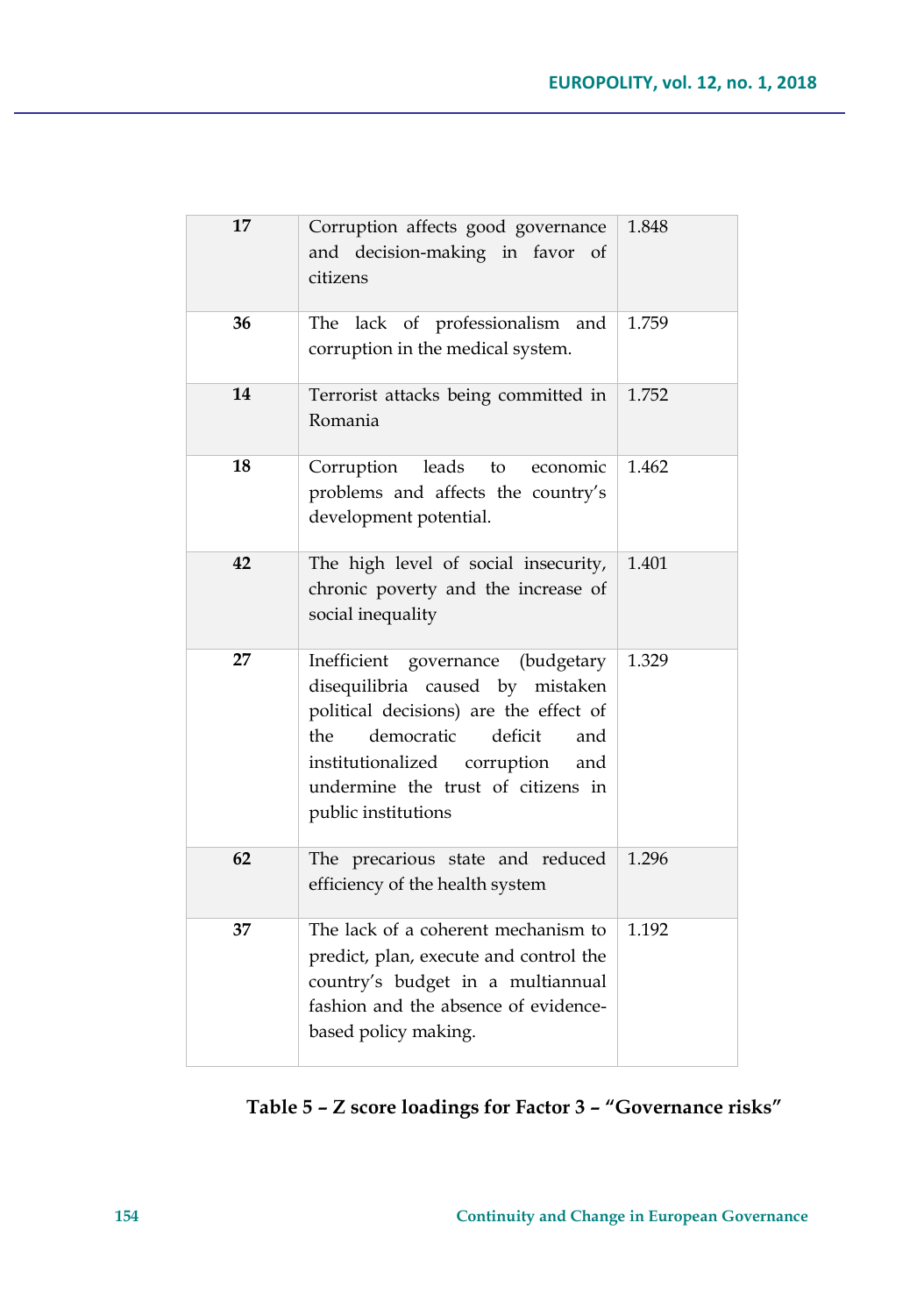## **d) Terrorism**

Those in this group look at terrorism as the main threat to Romania. They believe that, even if a terrorist attack on Romanian territory has not happened yet, the influx of migration in Europe increases the possibility of this occurring. This is closely associated with the belief that there is a strong possibility of radicalization of extremist entities, who, through contacts with organized crime, might take possession of weapons of mass destruction and employ them in an attack. According to this view, organized crime has a clear connection to terrorist activity, while corruption and foreign intelligence action areconditionsaiding terrorism.

| <b>Statement</b> | <b>Statement</b>                                                                                                                                         | $Z-$  |
|------------------|----------------------------------------------------------------------------------------------------------------------------------------------------------|-------|
| number           |                                                                                                                                                          | score |
| 14               | Terrorist attacks being committed in Romania                                                                                                             | 2.599 |
| 59               | Romania is a transit area of organized transnational crime<br>(illegal weapons smuggling, human trafficking, contraband<br>and money laundering)         | 1.546 |
| 52               | Terrorist and extremist propaganda.                                                                                                                      | 1.461 |
| 24               | Migration flows that affect Europe.                                                                                                                      | 1.418 |
| 38               | Radical and extremist manifestations that can affect the rights<br>and liberties of citizens, social cohesion or inter-ethnic<br>relations.              | 1.299 |
| 15               | The connection between terrorism and cross-border crime                                                                                                  | 1.233 |
| 54               | The radicalization of extremist entities in the country                                                                                                  | 1.226 |
| 33               | The Internet has become a space for spreading propaganda,<br>radicalization and recruitment of jihadist terrorism, but also<br>for right-wing extremism. | 1.224 |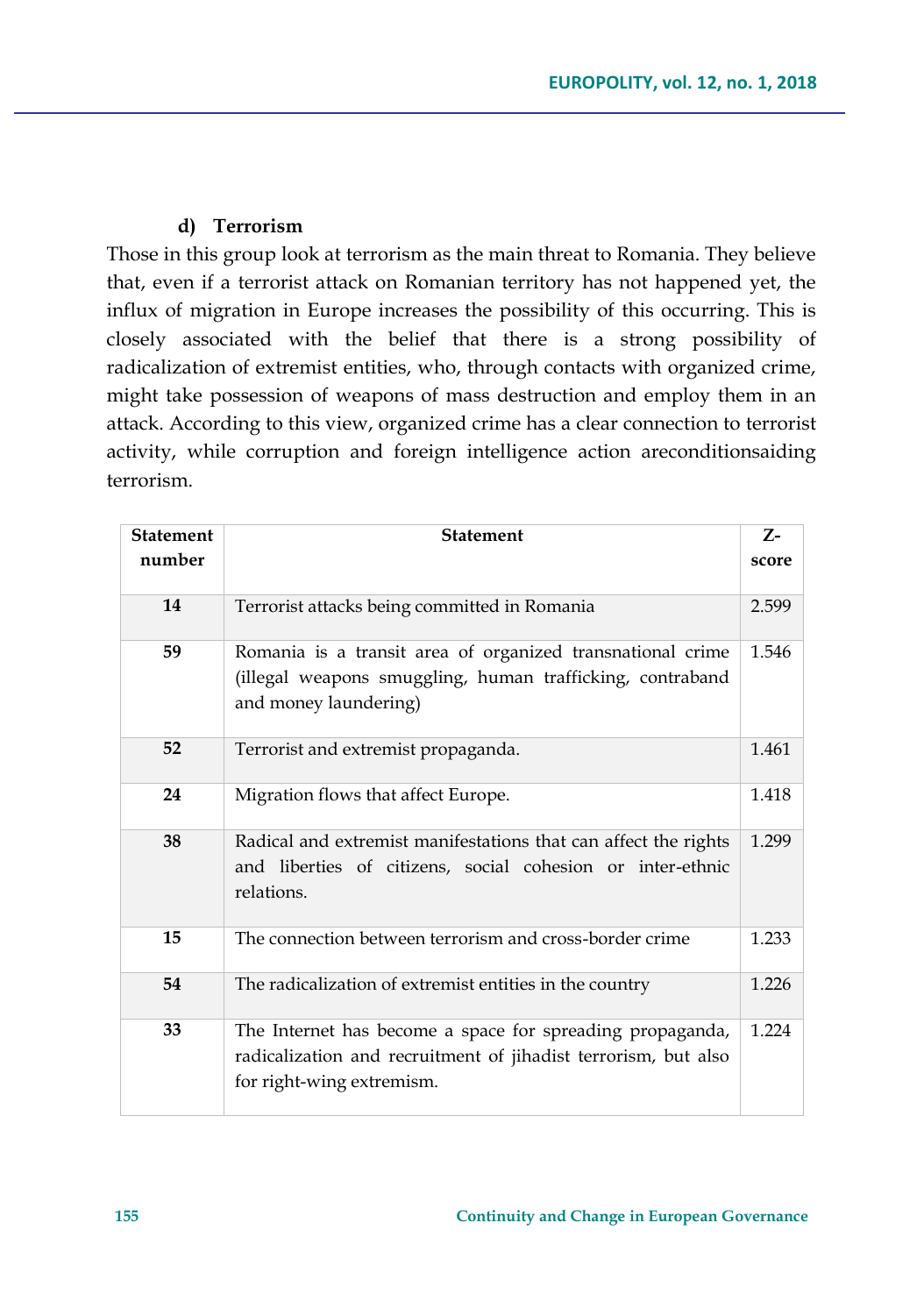| 68 | Drug trafficking.                                                                                                                                                               | 1.212 |
|----|---------------------------------------------------------------------------------------------------------------------------------------------------------------------------------|-------|
| 65 | Al-Qaeda and Daesh inspired terrorism in Romania                                                                                                                                | 1.2   |
| 67 | International terrorism leading to deaths and material damage                                                                                                                   | 1.17  |
| 50 | The presence in Romania of citizens that are suspect of<br>terrorism and of belonging to Daesh                                                                                  | 1.09  |
| 61 | Espionage and hostile intelligence activity of state and non-<br>state actors aim to influence decision-making, including<br>political decision, mass-media and public opinion. | 1.045 |
| 18 | Corruption leads to economic problems and affects the<br>country's development potential                                                                                        | 1.003 |

**Table 6 – Z score loadings for Factor 4 – "Terrorism"**

## **2. Data analysis – group differences in risk perception**

Considering that the Q-sort methodology does not allow for an estimation of impact of socio-demographic variables on risk perception, a series of conversions outlined above were conducted. The socio-demographic variables were then connected with the respondents' answer to the statements, using the most appropriate statistical methods, according to the type of independent variable.

Given the continuous nature of the variable "age", a correlation analysis was performed between age and each of the statements. Responses for five statements reached statistical significance (Table 7).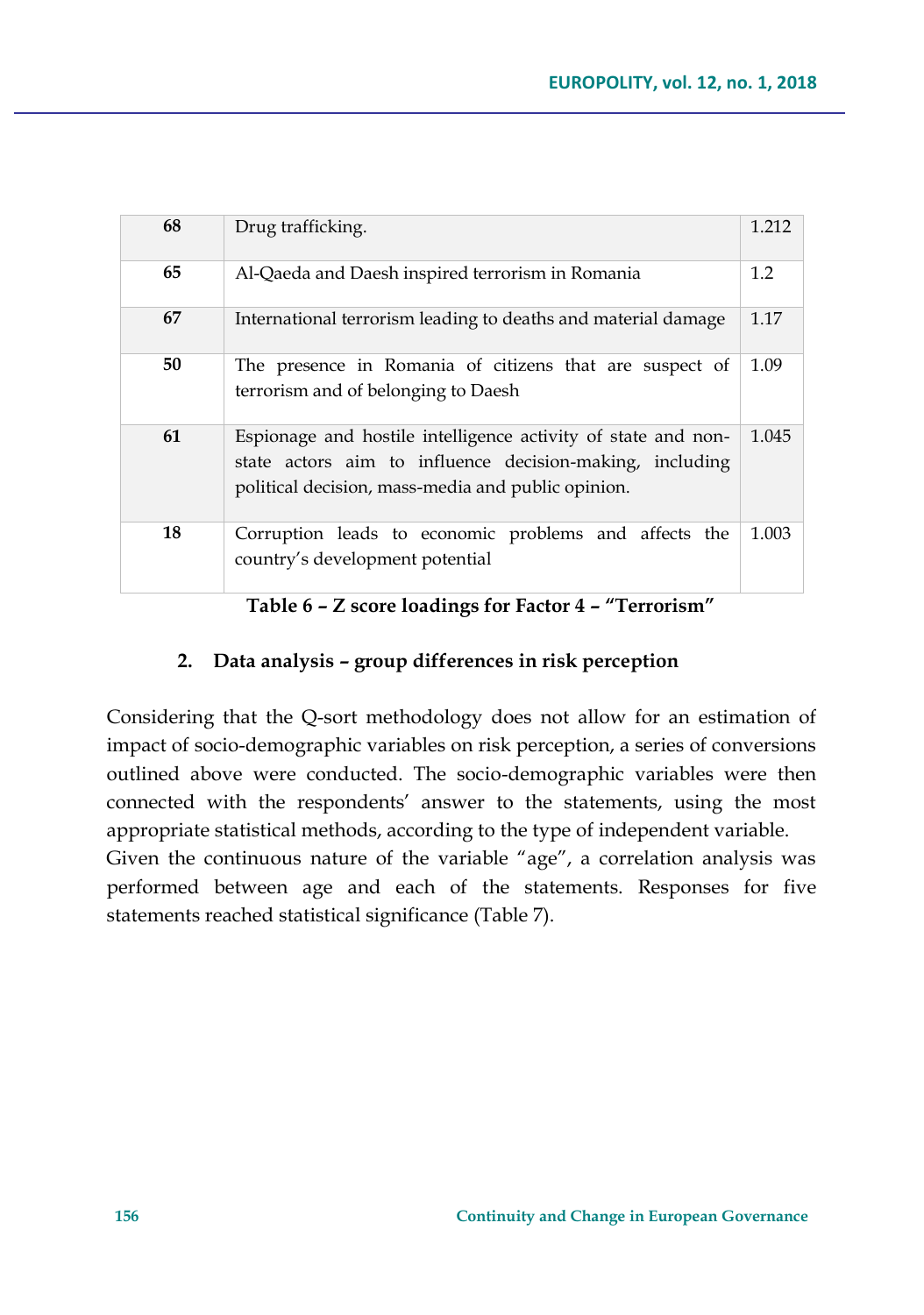| Correlation   | Migrator              | Regional      | Romania is a   | Romania is a    | Russia's     |
|---------------|-----------------------|---------------|----------------|-----------------|--------------|
| coefficient   | flows<br>$\mathbf{v}$ | instability   | оf<br>source   | transit<br>area | expansionis  |
| age*statement | affecting             | <b>limits</b> | organized      | of organized    | t tendencies |
|               | Europe                | Romania's     | transnational  | transnational   | the<br>and   |
|               |                       | capavity to   | crime (illegal | crime (illegal  | precedent it |
|               |                       | promote its   | weapons        | weapons         | set<br>by    |
|               |                       | strategic     | smuggling,     | smuggling,      | occupying    |
|               |                       | interests,    | human          | human           | Crimea       |
|               |                       | especially    | trafficking,   | trafficking,    |              |
|               |                       | those         | contraband     | contraband      |              |
|               |                       | regarding     | and<br>money   | and<br>money    |              |
|               |                       | the           | laundering)    | laundering)     |              |
|               |                       | European      |                |                 |              |
|               |                       | direction of  |                |                 |              |
|               |                       | the           |                |                 |              |
|               |                       | Republic of   |                |                 |              |
|               |                       | Moldova       |                |                 |              |
|               |                       |               |                |                 |              |
| Pearson's R   | $-0.22*$              | $0.249*$      | $-0,253*$      | $-0,229*$       | $0,386**$    |
|               |                       |               |                |                 |              |
| p-value       | 0,050                 | 0,026         | 0,024          | 0,041           | 0,000        |
|               |                       |               |                |                 |              |
|               |                       |               |                |                 |              |
| ${\bf N}$     | 80                    | 80            | 80             | 80              | 80           |

**Table 7 - Correlation between age and dependent variables** 

The strongest correlation is that between age and the fear of Russia's military actions in the wake of the occupation of Crimea. This could be explained by the negative memories that older people share of the communist period and its association with Russia. This is confirmed by positive correlation found between age and the fear of regional instability, especially regarding the situation in Moldova. Conversely, younger respondents fear migration and crime comparatively more than older respondents. A potential explanation is their higher exposure to news about the refugee crisis affecting Germany and other Western European countries.

Correlation analysis was also chosen to explore the relationship between education and risk perception. This yielded the results presented in Table 8. The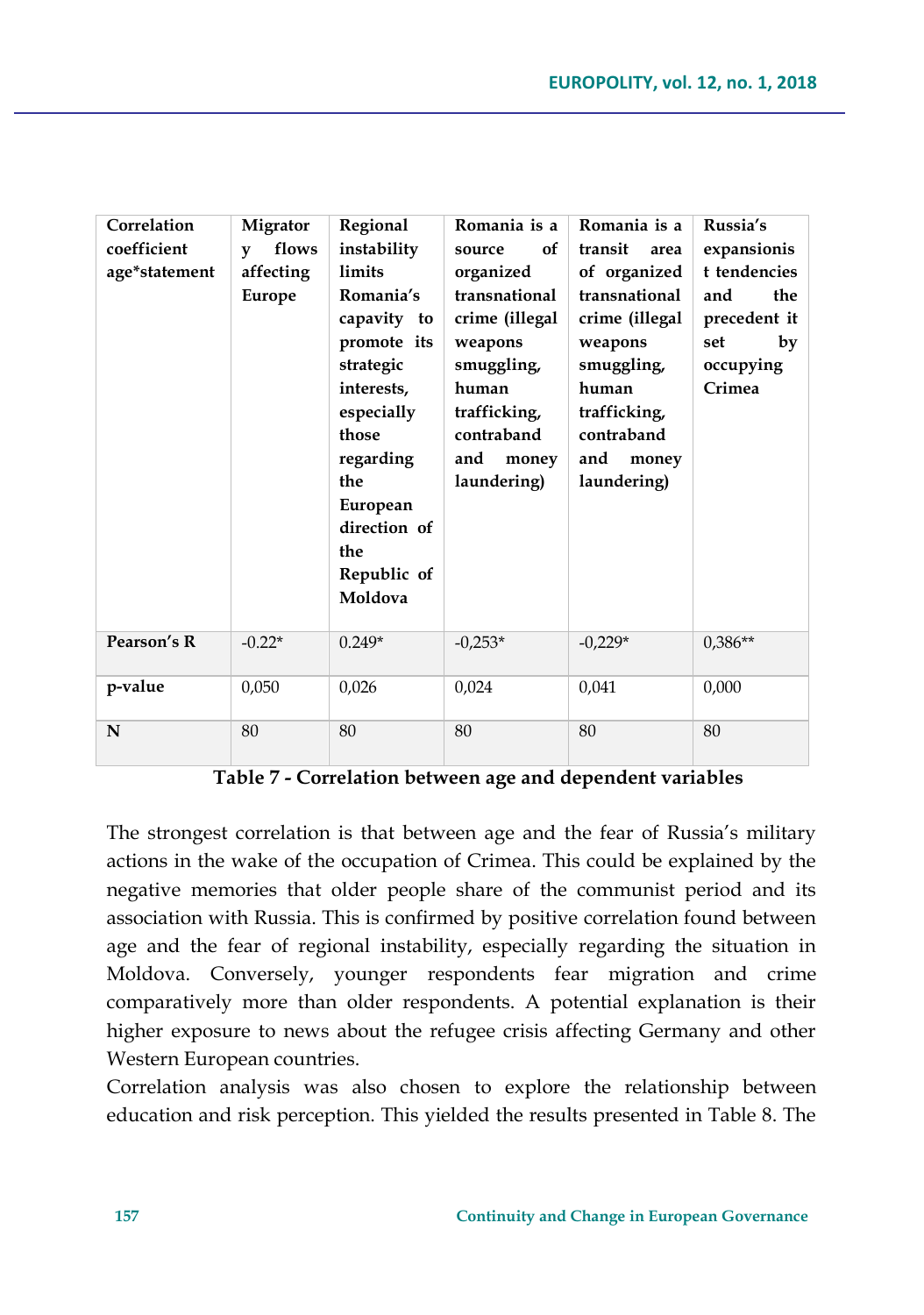strongest and most statistically significant correlation was found between education and the fear of ballistic threats. The view that corruption is a risk to national security as well as the belief that civic spirit in Romania is weak were also positively correlated with education. This might be explained by the higher news consumption of more educated people, considering that the topic of Russia's aggressions and the anti-corruption protests were featured highly. Conversely, education negatively correlates with the belief that massive migration for labor is a threat to national security and with the idea that crisis management institutions are inadequately provisioned. This might be explained by the fact that less educated people tend to experience, either themselves or their close relative, migration for labor or a failure of emergency institutions.

| Correlatio  | Increasin   | Corruption  | weak<br>A  | <b>Massive</b>       | Inadequate          | Romania      |
|-------------|-------------|-------------|------------|----------------------|---------------------|--------------|
| n           | g ballistic | weakens     | civic      | migration            | organizatio         | is<br>a      |
| coefficient | threats to  | people's    | spirit and | of<br>the            | and<br>$\mathbf{n}$ | destinatio   |
| between     | <b>NATO</b> | trust<br>in | civic      | Romania              | insufficient        | of<br>n      |
| education   | also        | justice and | solidarity | labor<br>$\mathbf n$ | resources           | organized    |
| (last       | affect      | in<br>state |            | force                | for<br>crisis       | transnatio   |
| school      | Romania     | institution |            | leading              | managemen           | nal crime    |
| attended)*  |             | ${\bf S}$   |            | to                   | t                   | (illegal     |
| statement   |             |             |            | decreasin            | institutions        | weapons      |
|             |             |             |            | family<br>g          |                     | smuggling    |
|             |             |             |            | cohesion             |                     | human        |
|             |             |             |            |                      |                     | trafficking  |
|             |             |             |            |                      |                     | $\mathbf{r}$ |
|             |             |             |            |                      |                     | contraban    |
|             |             |             |            |                      |                     | d<br>and     |
|             |             |             |            |                      |                     | money        |
|             |             |             |            |                      |                     | laundering   |
|             |             |             |            |                      |                     | )            |
|             |             |             |            |                      |                     |              |
| Pearson's   | $0,309**$   | $0.232*$    | $0,229*$   | $-0.254*$            | $-0.237*$           | $-0.227*$    |
| R           |             |             |            |                      |                     |              |
|             |             |             |            |                      |                     |              |
| p-value     | 0.005       | 0.039       | 0.041      | 0.023                | 0.034               | 0.043        |
|             |             |             |            |                      |                     |              |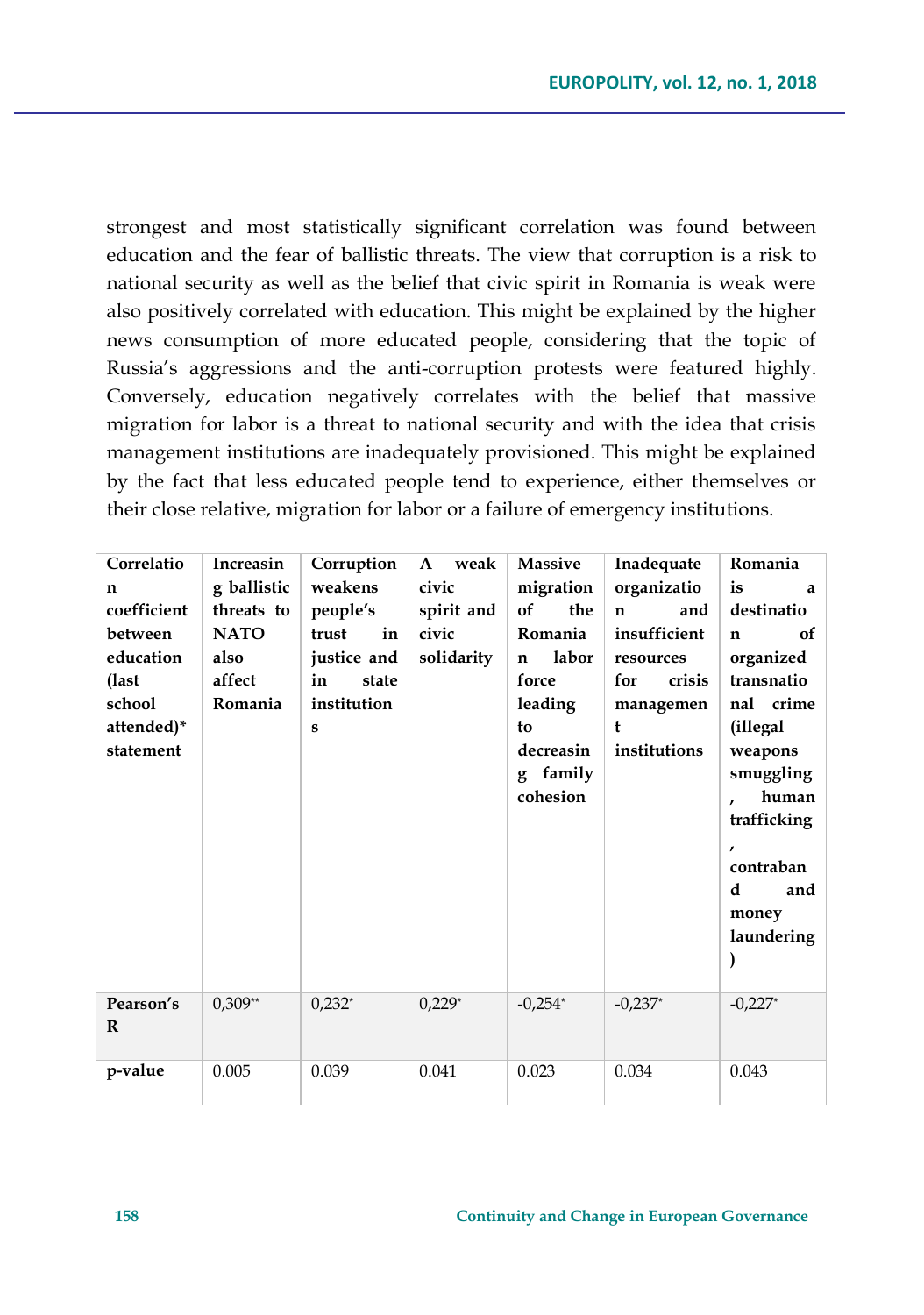| N | 80 | 80 | 80 | 80 | 80 | 80 |
|---|----|----|----|----|----|----|
|   |    |    |    |    |    |    |

#### **Table 8 - Correlation between education and dependent variables**

Relationships between variables such as gender and professional group belonging on the one hand and risk perception on the other were examined through a series of t-tests, which allow for a comparison of the means of two groups. For this analysis, variables relating to professional group were recoded into dummy variables.

Only one of the 68 statements yielded significant results when testing for the impact of gender differences (Table 9). According to this, women perceive the mismanagement of the health system as significantly more of a risk than men. A possible explanation for this is the fact that women generally interact more with the health system, as opposed to men.

| <b>Statement</b>                                                        | Gender | N  | Average | P-value |
|-------------------------------------------------------------------------|--------|----|---------|---------|
| The chaos in the<br>health system is                                    | Female | 26 | 58.9935 | 0.049   |
| generated by the<br>defective                                           | Male   | 54 | 55.3365 |         |
| implementation<br>of the computer<br>for<br>system<br>medical services. | Total  | 80 |         |         |

### **Table 9 - T-test results – "gender" as the grouping variable**

When analysing the impact of professional group belonging on risk perception, another series of t-tests were performed. Some of these required that the significance coefficient of the Levene's test be initially assessed in order to verify whether the equal variances of the two groups can be assumed. Academics (table 10) perceive migratory flows as less threatening than other groups, and the possibility of pandemics as representing a higher threat. An explanation for the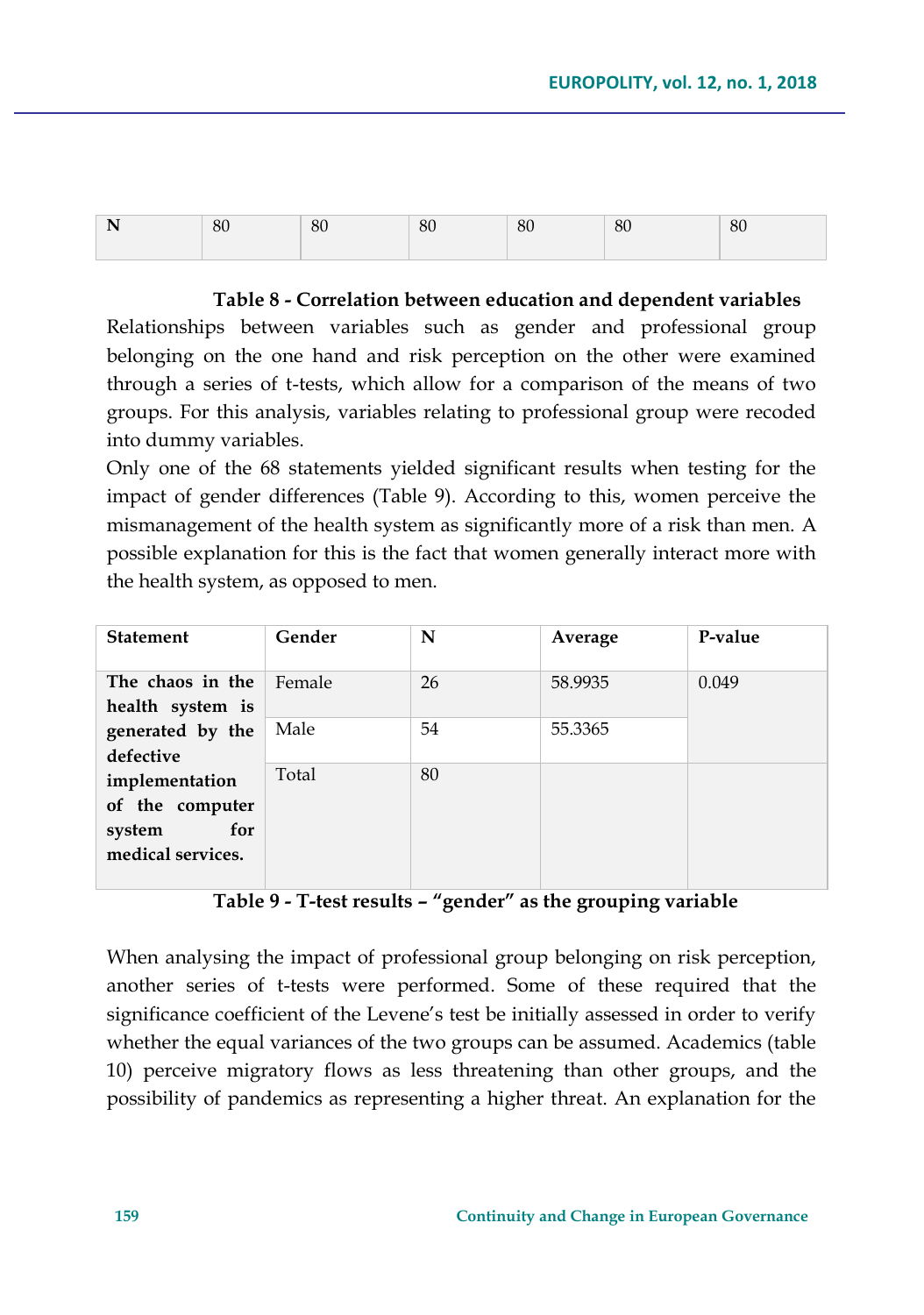first relationship might be the fact that academics generally see themselves as being tolerant people.

| <b>Statement</b>                   | Academic | N  | Average | Levene's<br>test p-value | P-value of<br>t-test |
|------------------------------------|----------|----|---------|--------------------------|----------------------|
| Migratory flows<br>affect Europe   | yes      | 9  | 49.9167 | 0.015                    | 0.026                |
|                                    | no       | 38 | 56.7045 |                          |                      |
|                                    | Total    | 47 |         |                          |                      |
| possibility<br>The<br>of pandemics | yes      | 9  | 64.4156 | 0.209                    | 0.012                |
|                                    | no       | 38 | 50.0813 |                          |                      |
|                                    | Total    | 47 |         |                          |                      |

## **Table 10 - T-test results – "Academic" as the grouping variable**

The most interesting results were obtained when investigating the risk perception of governmental employees (Table 11). They rejected wholesale the idea that governance risks are problematic and acquiesced to the view that external risks are the most dangerous for Romania's national security. Governmental employees were more inclined to disagree that corruption and bad governance represent risks to national security.

| <b>Statement</b>                           | Governmental | N  | Average | Levene's              | P-value of t- |
|--------------------------------------------|--------------|----|---------|-----------------------|---------------|
|                                            |              |    |         | test<br>$p-$<br>value | test          |
| Destabilizing actions in<br>the<br>eastern | ves          | 26 | 62.9858 | 0.05                  | 0.043         |
| neigborhood<br>cause                       | no           | 21 | 59.2081 |                       |               |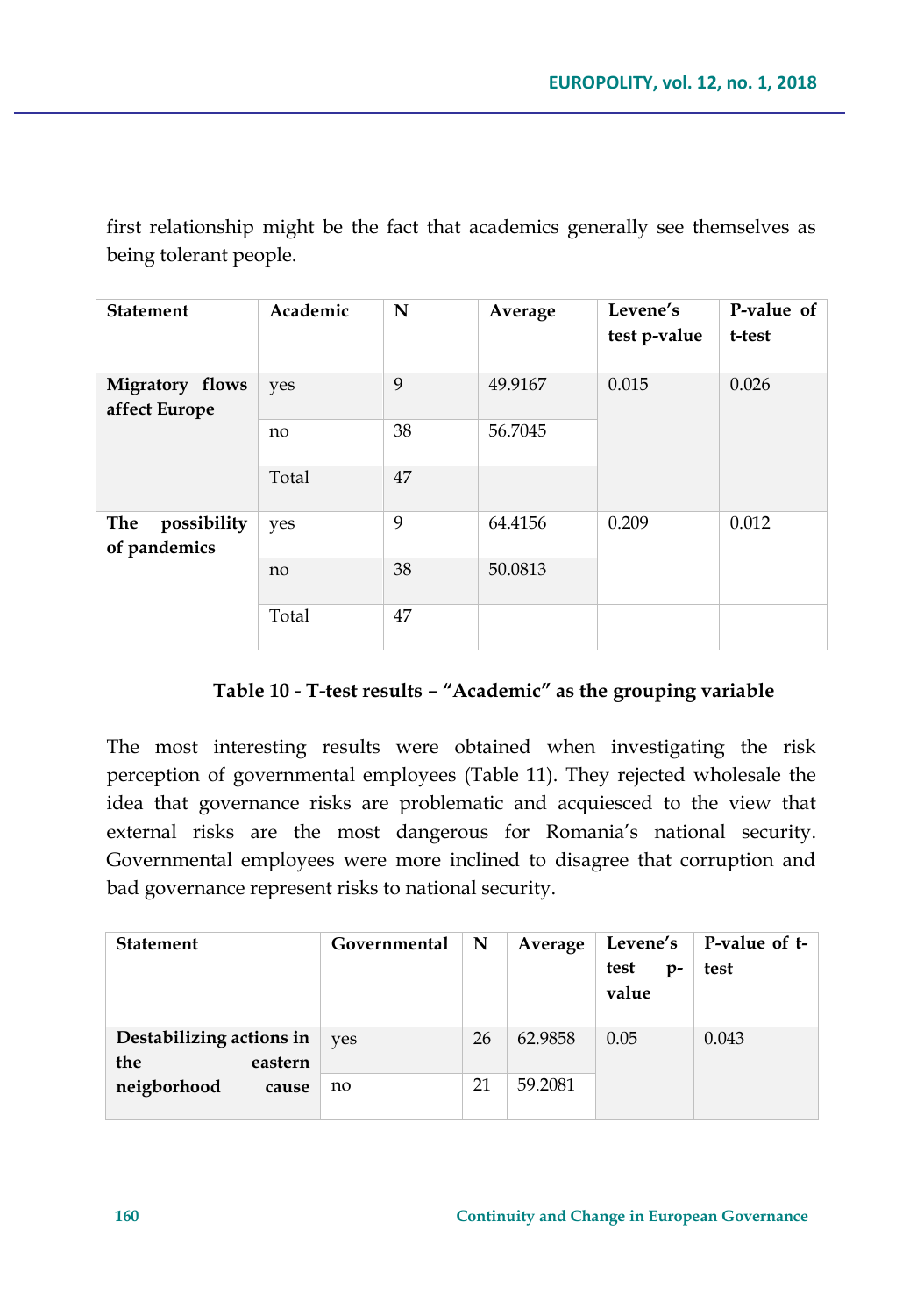| major problems for the<br>security of euro-atlantic<br>and<br>space<br>create<br>instability<br>and other<br>negative<br>phenomena<br>migration,<br>such<br>as<br>organized crom and the<br>hampering<br>of<br>the<br>economic development<br>potential. | Total | 47 |         |       |       |
|----------------------------------------------------------------------------------------------------------------------------------------------------------------------------------------------------------------------------------------------------------|-------|----|---------|-------|-------|
| Corruption affects good<br>governance<br>and                                                                                                                                                                                                             | yes   | 26 | 62.0608 | 0.114 | 0.038 |
| decision in favor of<br>citizens<br>and                                                                                                                                                                                                                  | no    | 21 | 69.8738 |       |       |
| communities.                                                                                                                                                                                                                                             | Total | 47 |         |       |       |
| Ineffiecient governance<br>(budgetary                                                                                                                                                                                                                    | yes   | 26 | 56.5950 | 0.948 | 0.027 |
| disequilibria caused by<br>wrong<br>political                                                                                                                                                                                                            | no    | 21 | 64.5800 |       |       |
| decisions)<br>are<br>and<br>effect of the democratic<br>deficit<br>and<br>of<br>institutionalized<br>corruption<br>and<br>undermine citizen trust<br>in public institutions.                                                                             | Total | 47 |         |       |       |
| The chaos in the health<br>system is generated by                                                                                                                                                                                                        | yes   | 26 | 55.0715 | 0.073 | 0.008 |
| defective<br>the<br>implementation of the                                                                                                                                                                                                                | no    | 21 | 60.9519 |       |       |
| computer system<br>for<br>medical services.                                                                                                                                                                                                              | Total | 47 |         |       |       |
| <b>The</b><br>migration<br>of                                                                                                                                                                                                                            | yes   | 26 | 56.7450 | 0.849 | 0.018 |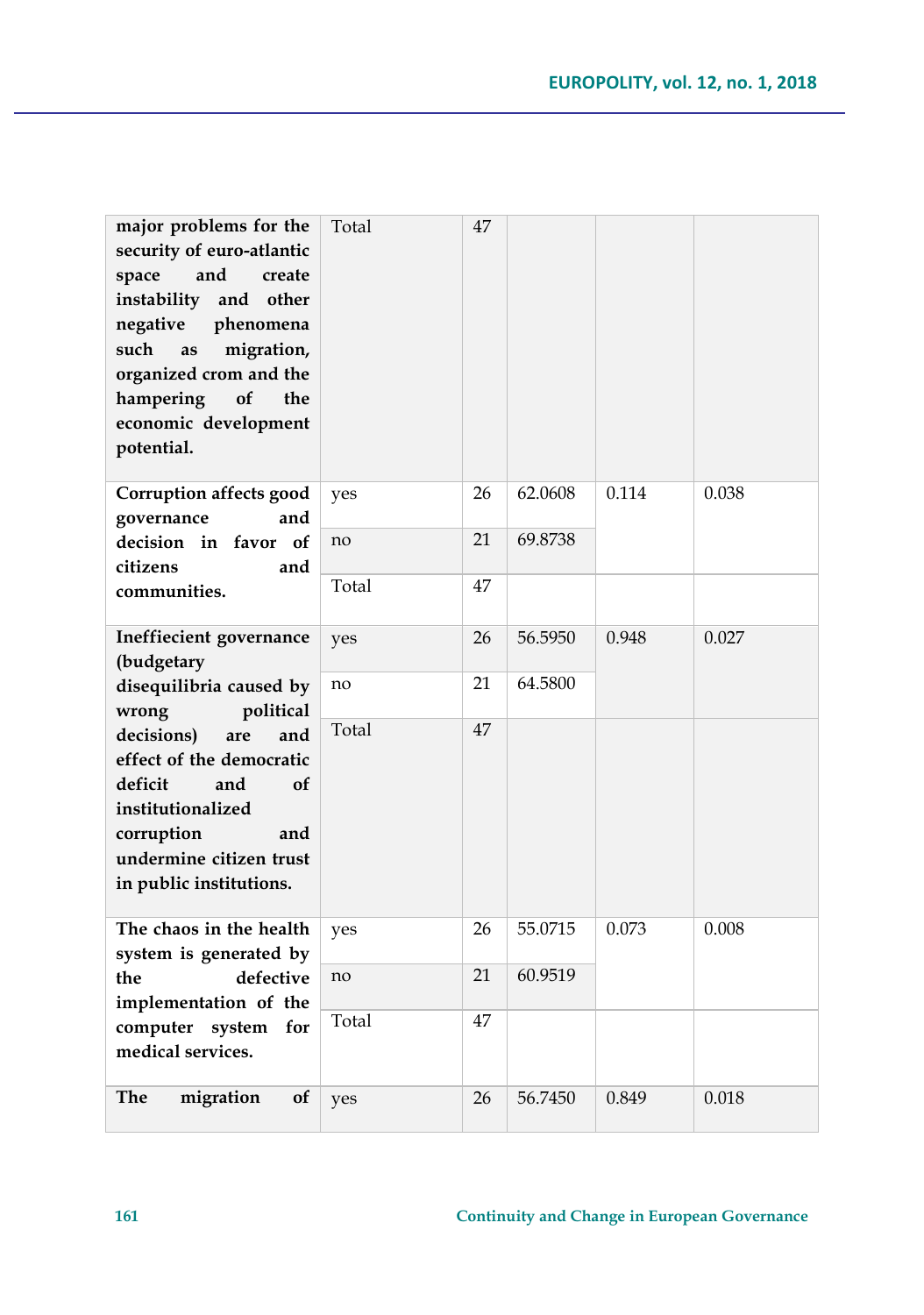| specialized<br>medical<br>personnel in Europe for                                       | no    | 21 | 64.3700 |       |       |
|-----------------------------------------------------------------------------------------|-------|----|---------|-------|-------|
| financial reasons and<br>the lack of medical<br>personnel especially in<br>rural areas. | Total | 47 |         |       |       |
| Romania is a transit<br>of<br>organized<br>area                                         | yes   | 26 | 59.4412 | 0.670 | 0.031 |
| transnational<br>crime<br>(illegal weapons                                              | no    | 21 | 53.5814 |       |       |
| smuggling,<br>human<br>trafficking, contraband<br>and money laundering)                 | Total | 47 |         |       |       |

**Table 11 - T-test results – "Governmental" as the grouping variable** 

## **5.CONCLUSIONS**

The national security strategy succeeds in transmitting its message and to create several narratives of risk. In the context of the Crimean war, it securitizes Russian aggression, terrorism and bad governance as mutually reinforcing problems for national security. These are the narratives that are also accepted by members of the public. However, each audience relates differently to each type of securitized issue, depending on their subjective experiences with it. Older people fear Russia consistently more, while women focus more on the health sector. Education positively associates with the perception of corruption as a security risk, while being a governmental employee leads to the rejection of this association. Conversely, governmental employees believe in the threatening nature of external threats.

The article concludes that the effects of securitizing practices depends, to a great extent, on the nature of the audience. The characteristics of each audience makes it more receptive to particular narratives of risk and more susceptible to reject or accept some of them. The differential response by each audience to the broad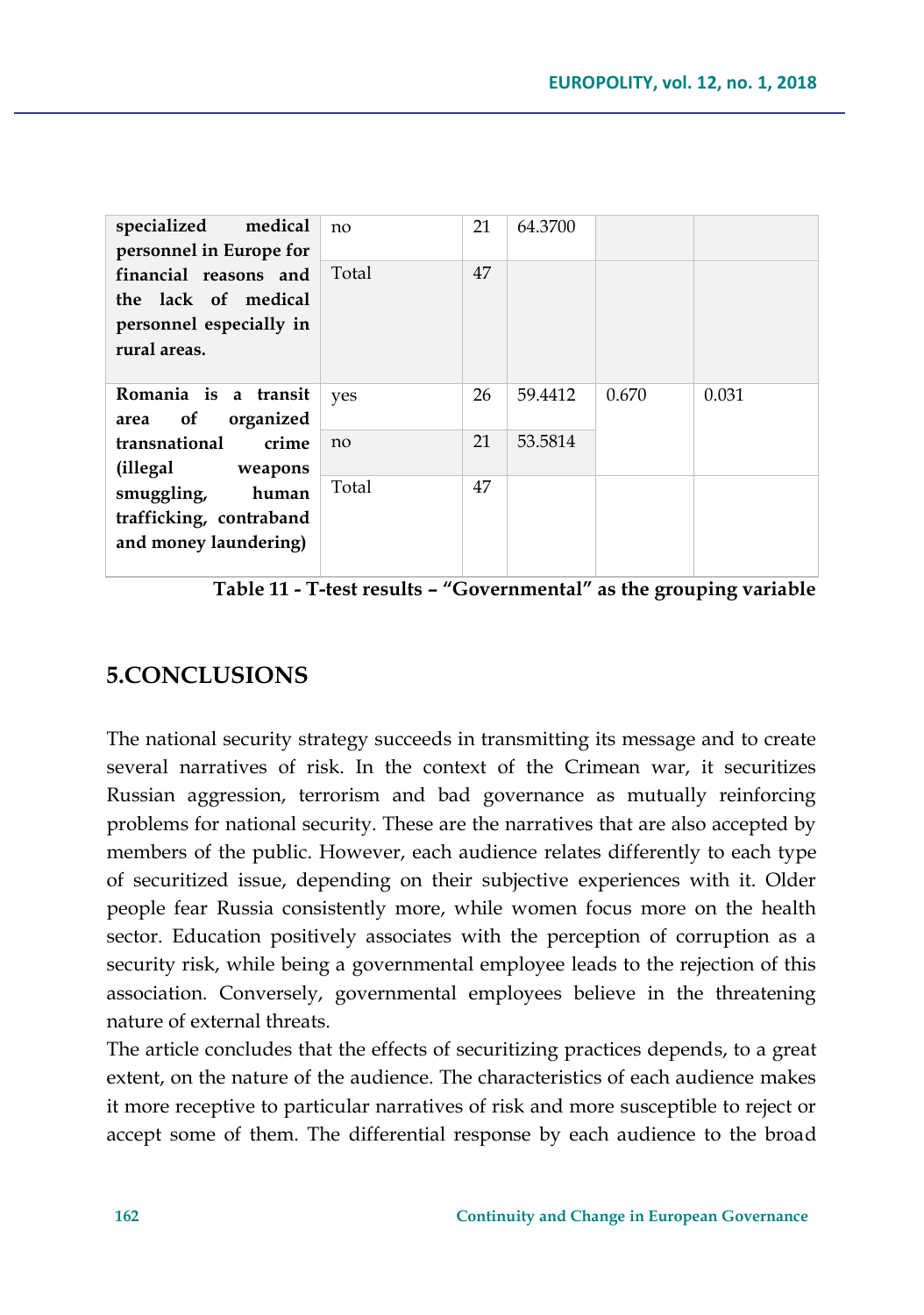securitizing of the 2015 National Strategy for Homeland Defense represents an argument for the claim that the experiences of audiences play a part in establishing which securitizing narrative they are willing to accept. Thus, securitization succeeds only when falling on "fertile ground" rather than on unwilling audiences.

## **ACKNOWLEDGMENT**

This work was supported by a grant of the Romanian National Authority for a Scientific Research and Innovation CNCS-UEFISCDI project number PN-II-RU-TE-2014-4-1669

## **APPENDIX**

#### **List of statements part of the** *concourse*

*1. Abuses concerning the respect of private life and the protection of personal data* 

*2. Destabilizing actions in the Eastern neighborhood generate major challenges for the euro-Atlantic space, leading to regional instability and other negative phenomena,*  including migration, organized crime and the diminishing of economic development *potential* 

*3. Hostile intelligence action aims to develop strategic points on the national territory and can obstruct Romania's strategic projects and state decisions.* 

*4. Increasing ballistic threats to NATO also affect Romania* 

*5. The threat from Russia* 

*6. Cyber-attacks launched by hostile entities, either state or non-state, on strategically relevant information infrastructure and public interests institutions and companies, relevant to national security.* 

*7. The insufficient participation of civil society in the debate on the solution of security problems.* 

*8. The emergence of non-state entities which can aquire capabilities of mass destruction*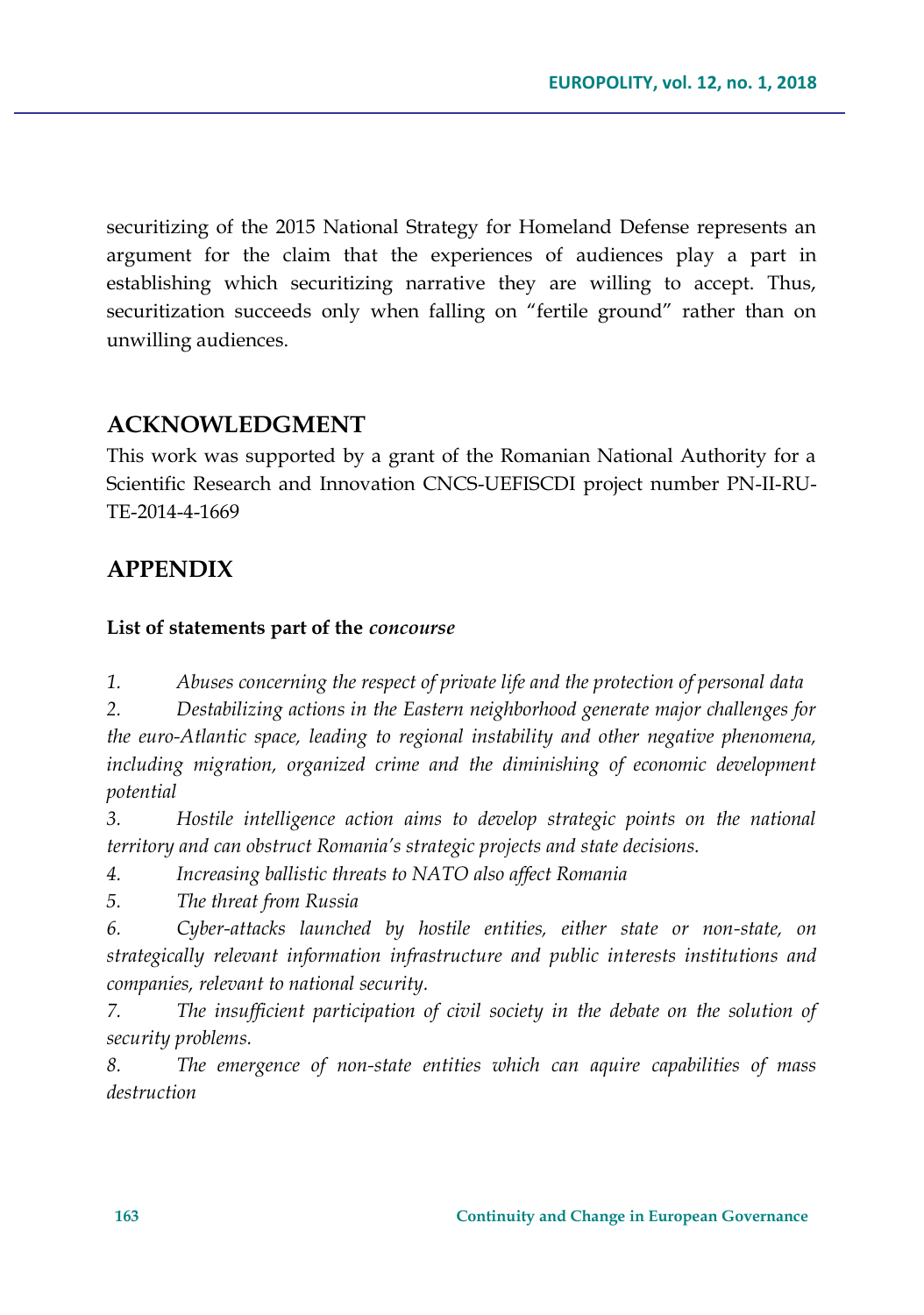*9. Cyber-attackscarried out by groups of cyber criminals or cyber-attacks launched by hacker groups.* 

*10. Reduced administrative capacity at the central and local level.* 

*11. The education system's deficiencies, its lack of resources and the difficulties to adapt content.* 

*12. Industrial or ecological catastrophes, leading to the significant pollution of the environment on the national territory and adjacent regions and the disruption of economic and social life* 

*13. Natural catastrophes such as earthquakes and global warming.*

*14. Terrorist attacks being committed in Romania* 

*15. The connection between terrorism and cross-border crime* 

*16. Regional conflicts in the Black Sea region generate tense situations, separatist tendencies and instability* 

*17. Corruption affects good governance and decision-making in favor of citizens* 

*18. Corruption leads to economic problems and affects the country's development potential* 

*19. Corruption weakens trust in justice and in state institutions* 

*20. Corruption weakens the state.* 

*21. Illegal woodcutting* 

*22. Significant dependence on vital resources that are difficult to access* 

*23. The development of ballistic missile programs* 

*24. Migration flows that affect Europe* 

*25. The frailty of the civic spirit and civic solidarity* 

*26. The inefficient handling of public affairs* 

*27. Inefficient governance (budgetary disequilibria caused by mistaken political decisions) are the effect of the democratic deficit and institutionalized corruption and undermine the trust of citizens in public institutions* 

*28. The chaos of the medical system is generated by the defective implementation of the computer system.* 

*29. The impact of terrorism on international tourism* 

*30. Weak infrastructure that is insufficiently protected (deficiencies in the protection and working of critical infrastructure).* 

*31. Regional instability limits Romania's capacity to promote its strategic interests, especially those relating to the European road of the Republic of Moldova.*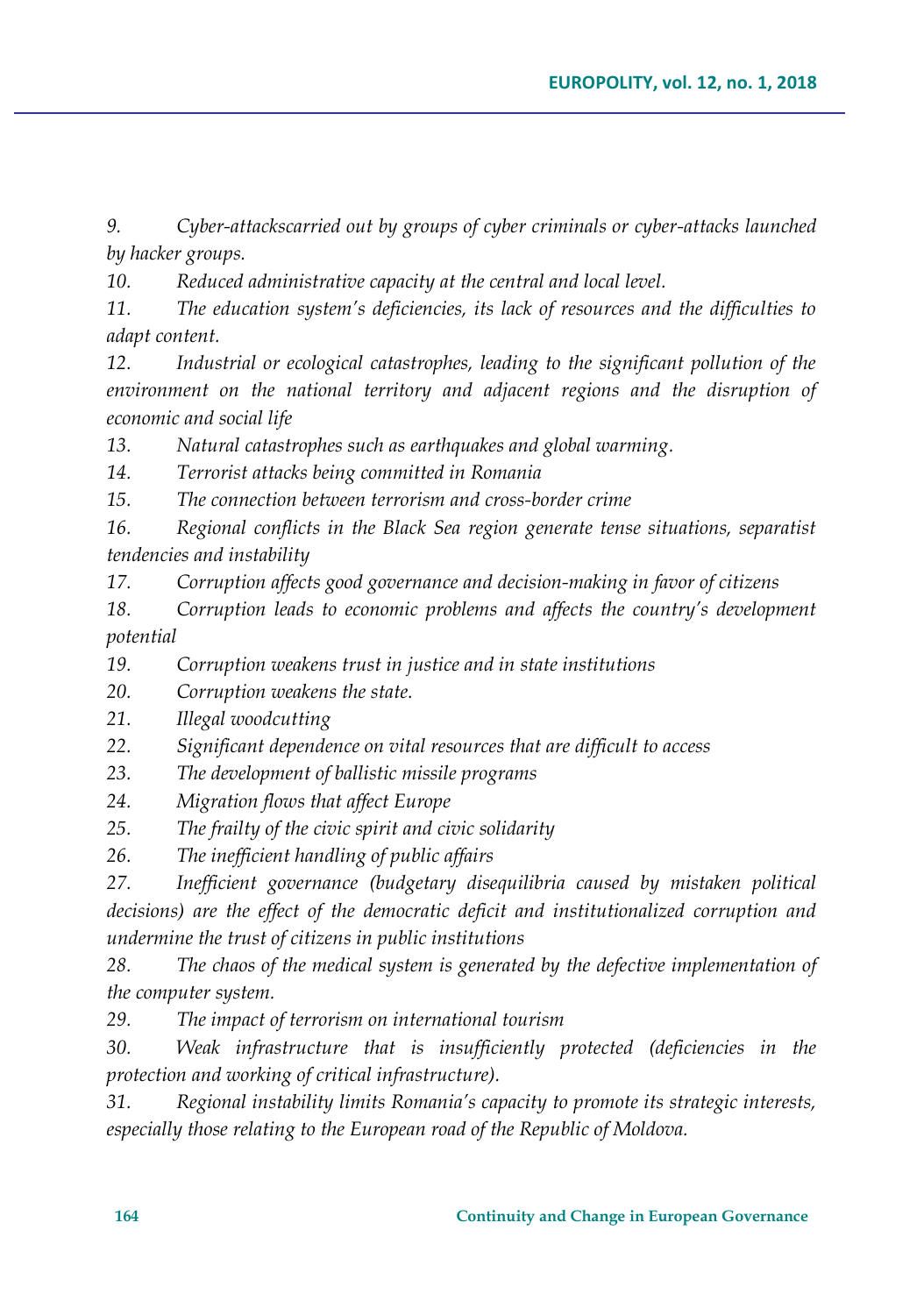*32. The installation of the Deveselu missile shield and the operationalization of the military base.* 

*33. The Internet has become a space for spreading propaganda, radicalization and recruitment of jihadist terrorism, but also for right-wing extremism.* 

*34. The persistence of corruption negatively affects Romania's image abroad.* 

*35. The lack of security culture and of critical thinking among decision-makers.* 

*36. The lack of professionalism and corruption in the medical system.* 

*37. The lack of a coherent mechanism to predict, plan, execute and control the country's budget in a multiannual fashion and the absence of evidence-based policy making.* 

*38. Radical and extremist manifestations that can affect the rights and liberties of citizens, social cohesion or inter-ethnic relations.* 

*39. Massive migration of labor force leads to the degrading of family cohesion and particularly impacts young people and children.* 

*40. The massive migration of specialized medical personnel in the European space for financial reasons leads to the lack of trained personnel in the country's rural areas.* 

*41. Repeated changes in the criminal legislation make the punishment of criminals more difficult.* 

*42. The high level of social insecurity, chronic poverty and the increase of social inequality.* 

*43. The inadequate organization and the lack of resources allocated to crisis management* 

*44. The porousness of external borders.* 

*45. The threat of a classical type war – conventional military aggression*

*46. The excessive politicization of institutions, both locally and nationally* 

*47. The possibility of pandemics* 

*48. The risk of use of weapons of mass destruction during warfare* 

*49. The potential access to weapons of mass destruction can increase the consequences of the actions of terrorist groups* 

*50. The presence in Romania of citizens that are suspect of terrorism and of belonging to Daesh*

*51. The problems of the health system: treatment is refused due to the malfunction of the computer system* 

*52. Terrorist and extremist propaganda*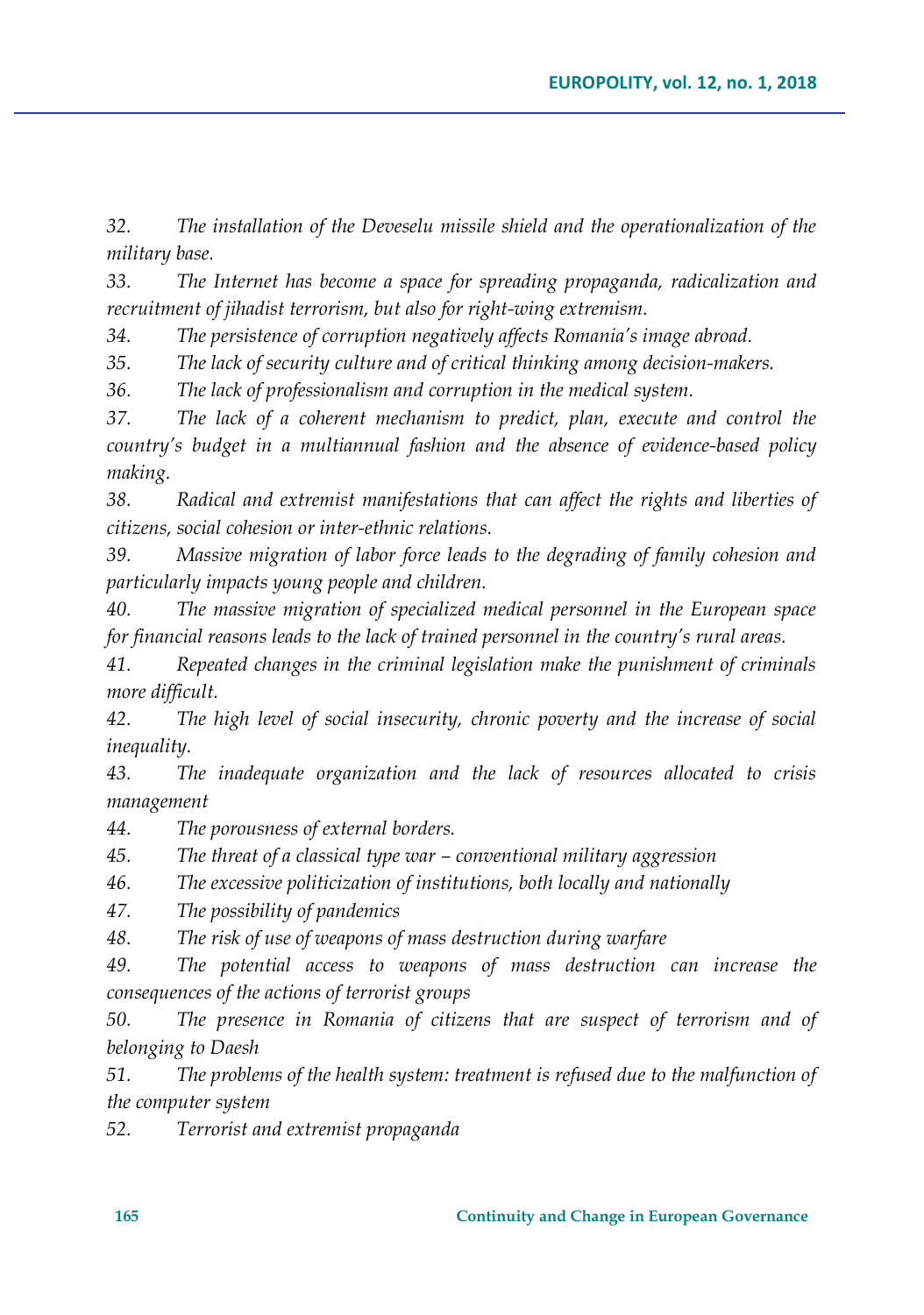*53. The insufficient role of the middle class in the economic and social life* 

*54. The radicalization of extremist entities in the country* 

*55. The radicalization of foreign citizens in Romania and the recruitment activities they carry out.* 

*56. Risks to Romanian economic security* 

*57. Romania is a destination of organized transnational crime (illegal weapons smuggling, human trafficking, contraband and money laundering)*

*58. Romania is a source of organized transnational crime (illegal weapons smuggling, human trafficking, contraband and money laundering) .*

*59. Romania is a transit area of organized transnational crime (illegal weapons smuggling, human trafficking, contraband and money laundering)* 

*60. Situation on the energy markets and the competing projects of state and nonstate actors affect Romania's efforts to ensure a sufficient level of energy security* 

*61. Espionage and hostile intelligence activity of state and non-state actors aim to influence decision-making, including political decision, mass-media and public opinion.* 

*62. The precarious state and reduced efficiency of the health system* 

*63. Russia's expansionist tendency and the precedent it set by annexing Crimea* 

*64. Negative demographic trends and the widespread aging process* 

*65. Al-Qaeda and Daesh inspired terrorism in Romania* 

*66. Terrorism inspired by anti-American feeling in Europe* 

*67. International terrorism leading to deaths and material damage* 

*68. Drug trafficking.*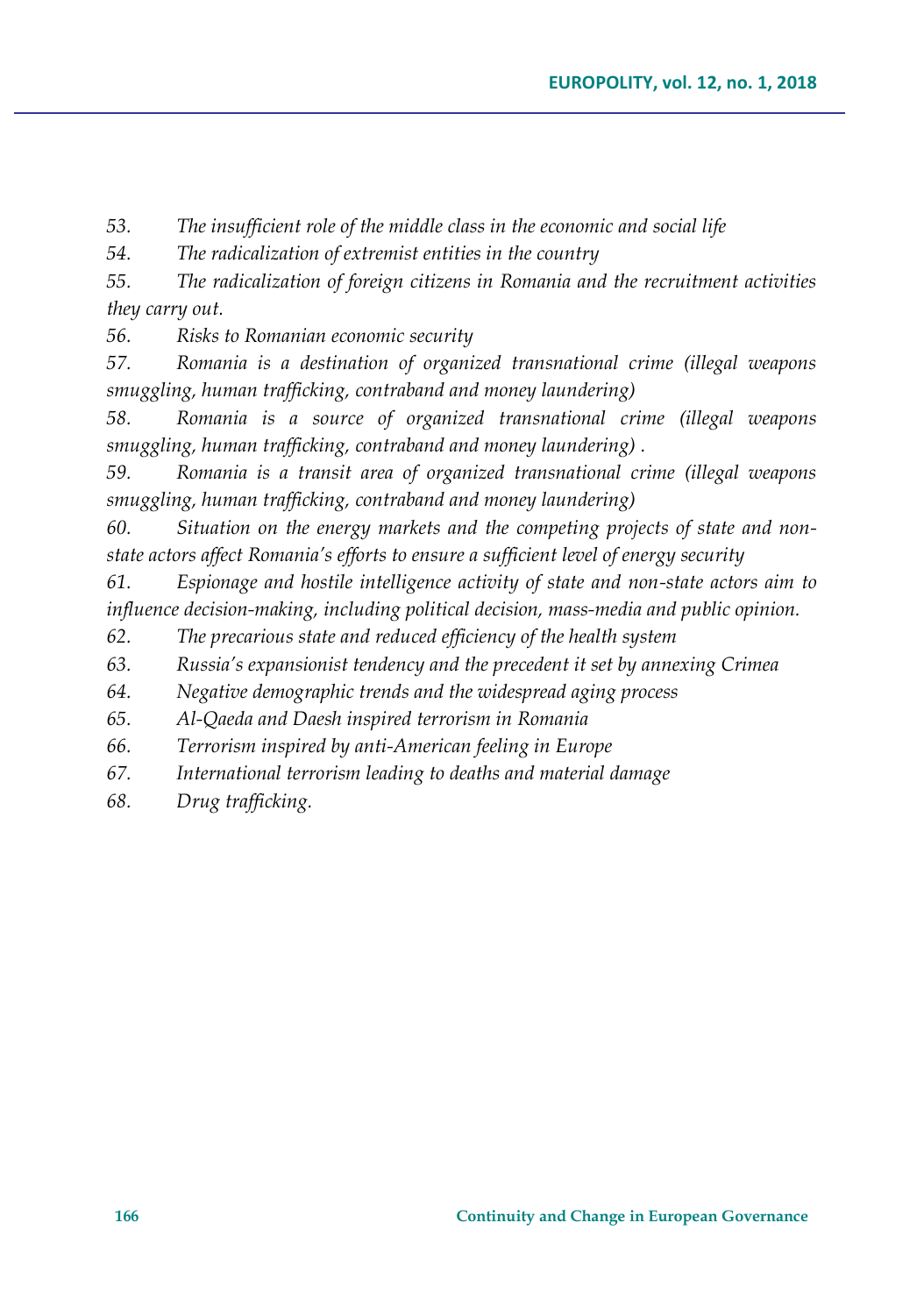## **REFERENCES**

 Baldwin, David 2011[1997] "Security as a contested concept" in Christopher W. Hughes and Lai Yew Meng (eds) *Security Studies A reader*, Routledge originally published in *Review of International Studies* 23 (5):5–26.

Balzacq, Thierry. 2005. "The Three Faces of Securitization: Political Agency, Audience and Context" *European Journal of International Relations* 11(2):171-201

Balzacq, Thierry. 2008. "The Policy Tools of Securitization: Information Exchange, EU Foreign and Interior Policies" *Journal of Common Market Studies* 46 (1): 75–100

 Balzacq, Thierry Sarah Léonard, Jan Ruzicka. 2015. 'Securitization' revisited: theory and cases, International *Relations,* 30 (4), pp. 494 – 531.

Balzacq, Thierry. 2011. "A theory of securitization" in *Securitization theory how security problems emerge and dissolve,* edited by Thierry Balzacq, 1-30 London and New York: Routledge

Barry, John and John Proops. 1999. "Seeking sustainability discourses with Q methodology" *Ecological Economics* 28(3):337-345

 Brown, S. R. 1971. "The forced-free distinction in Q technique". *Journal of EducationalMeasurement*, 8(4), 283–287.

 Côté, Adam .2016 "Agents without agency: Assessing the role of the audience in securitization theory" *Security Dialogue*, 47(6), pp. 541 – 558

Cote, Adam. 2016. "Agents without agency: assessing the role of the audience in securitization theory" *Security Dialogue*, 47(6), 541-558

 European Extern Action Service.2016. "Shared Vision, Common Action: A Stronger Europe. A Global Strategy for the European Union's Foreign And Security Policy". Accessed 05/05/2017, available at: http://europa.eu/globalstrategy/sites/globalstrategy/files/pages/files/eugs\_r eview\_web\_13.pdf#page=21.

 Gadarian, Shana Kushner. 2010. "The Politics of Threat: How Terrorism News Shapes Foreign Policy Attitudes", *The Journal of Politics*, 72(2):469–483.

 Ghidul Strategiei Naționale de Apărare a Țării pentru perioada 2015- 2019, [The Guide of the National Defense Strategy]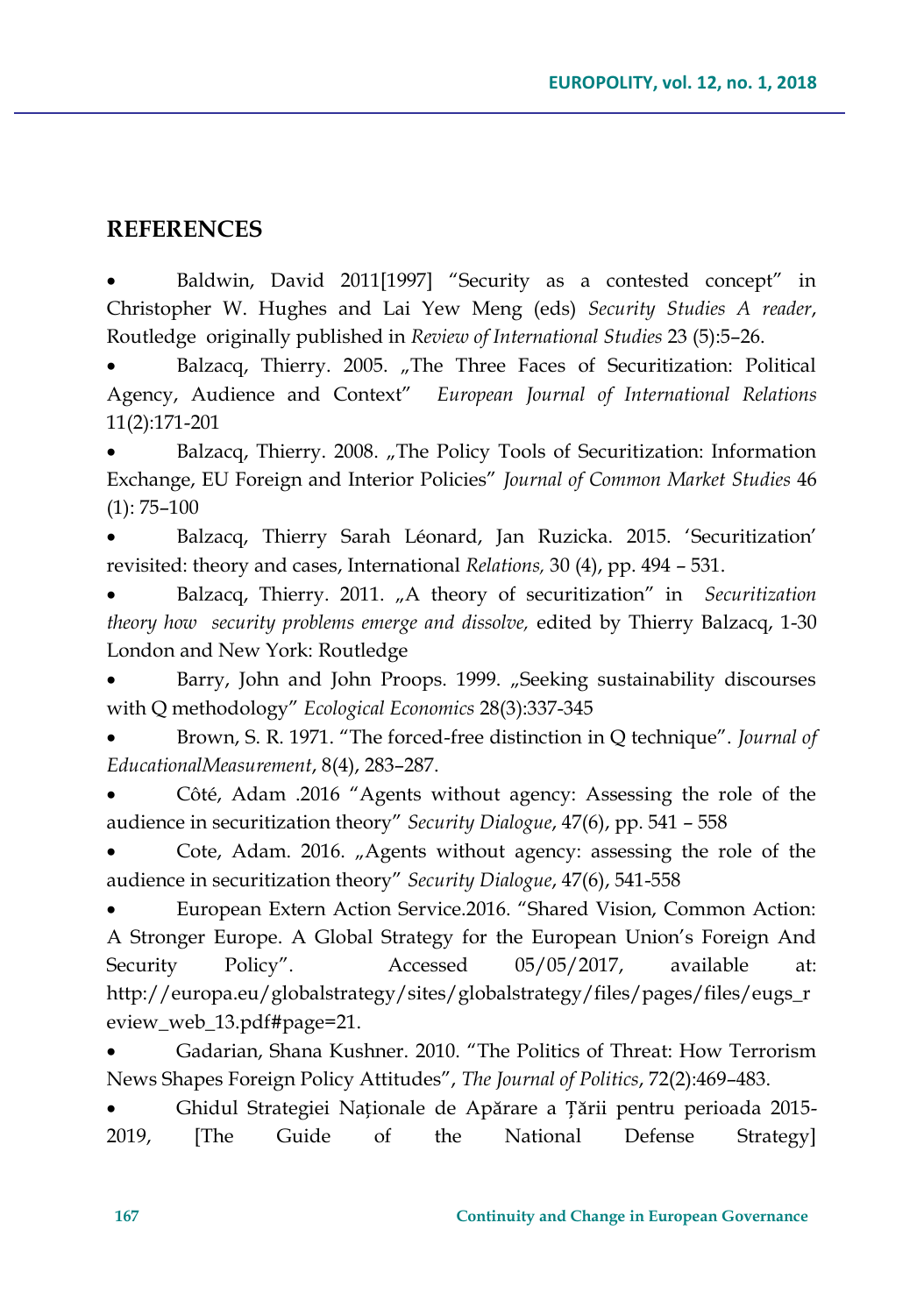http://www.presidency.ro/files/userfiles/Ghid\_SNApT\_2015-2019\_AP.pdf, retrieved on 30.01.2017.

 Ghincea, Marius. 2017. The Audience(s) in Securitization Theory, working paper accessed 5/02/2018 available at https://www.researchgate.net/publication/320508412\_The\_Audiences\_in\_Secu ritization\_Theory.

 Hotnews.ro. 2017. Secretarul general NATO, Jens Stoltenberg, interviupentru HotNews.ro [NATO General Secretary, Jens Stoltenberg, interviewed by Hotnews] 6.10.2017, Accessed 06.10.2017 available at: http://www.hotnews.ro/stiri-esential-22039952-video-secretarul-general-natojens-stoltenberg-interviu-pentru-hotnews-romania-aliat-cheie-domeniileintelligence-securitatii-cibernetice-primit-informari-mai-multi-aliati-nato-despretentative-ale-ru.htm.

 Klaus Iohannis speech, 15.08.2017, Accessed 17/08/2017. Avalable at: http://www.presidency.ro/ro/media/agenda-presedintelui/alocutiuneapresedintelui-romaniei-domnul-klaus-iohannis-sustinuta-in-cadrul-festivitatilorprilejuite-de-ziua-marinei-romane.

 Klaus Iohannis Speech, 18.01.2017, Accessed 05/05/2017, available at: http://www.presidency.ro/ro/media/agenda-presedintelui/discursulpresedintelui-romaniei-domnul-klaus-iohannis-sustinut-in-cadrul-intalniriianuale-cu-sefii-misiunilor-diplomatice-acreditati-la-bucuresti.

 Klaus Iohannis speech, 21.12.2014 Accessed 05/05/2017, http://radioconstanta.ro/2014/12/21/iohannis-pilonii-politiicii-externe-suntparteneriatul-strategic-cu-sua-apartenenta-la-nato-si-la-ue/.

 Klaus Iohannis speech, Accessed 05/05/2017, 22.05.2015, http://www.cdep.ro/pls/steno/steno2015.stenograma?ids=7533&idl=1.

 Léonard, Sarah, and Christian Kaunert. 2011. "Reconceptualizing the audience in securitization theory." Balzacq, Thierry (ed.) *Understanding Securitization Theory*: *How Security Problems Emerge and Dissolve*, edited by Thierry Balzacq, 57 -76. London and New York: Routledge

 Miroiu, Andrei, Simona Soare. 2007. "Politica de securitate a României (1878-2006). O perspectivã istoricã" în, *Politica de Securitate Națională: Concepte,*